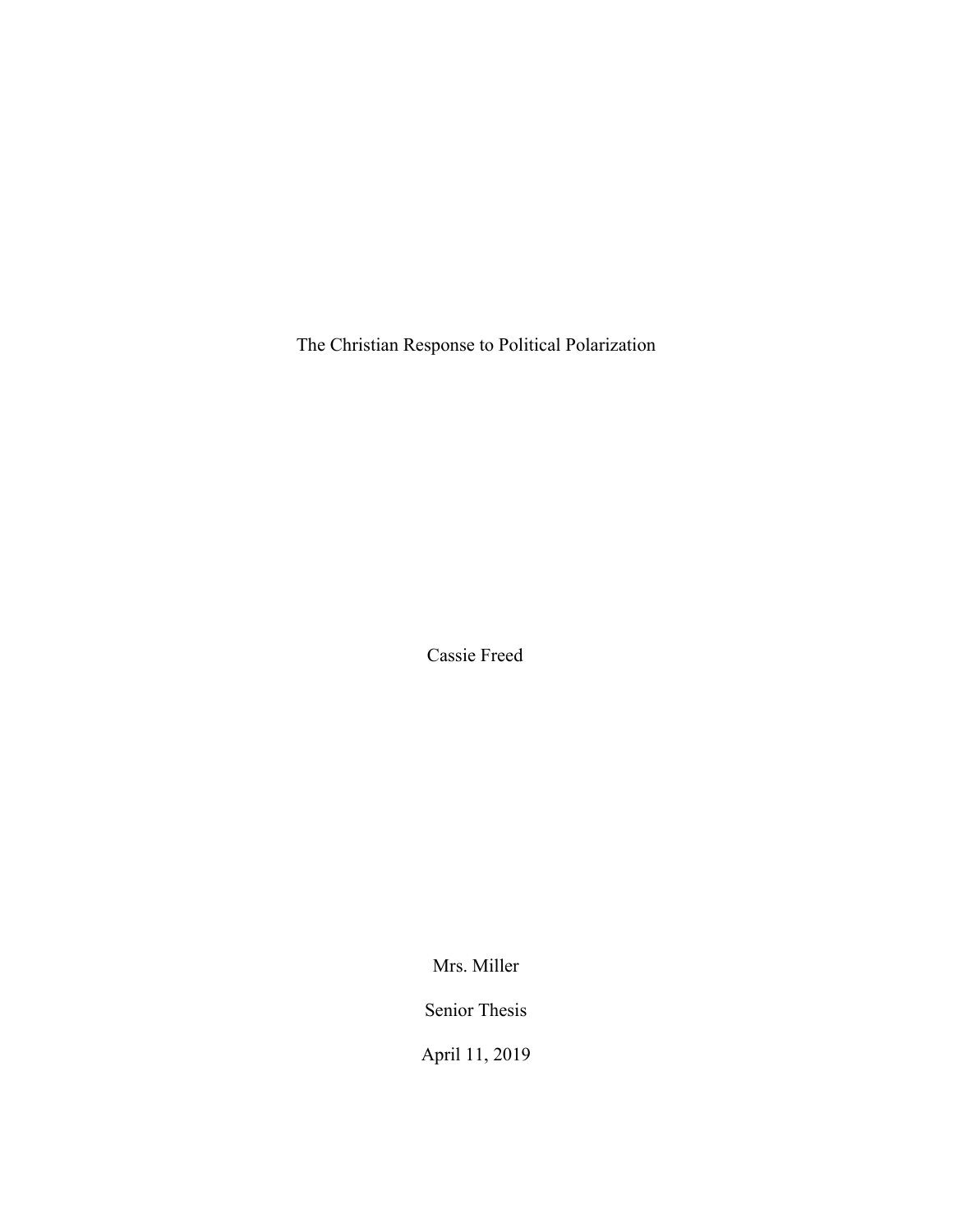# *American political discourse has become poisonous to a truly frightening degree - and it shows no signs of getting more civil anytime soon.*

- Michael Schaub, NPR.

In the recent past, poisonous discourse caused by a deepening political divide threatens to tear America apart by the seams. From colleges to restaurants to church, regardless of background, this fist fight drags everyone in, in one way or another. Whether a political activist or a political avoidant, the toxic atmosphere surrounding politics affects everyone. Topics as diverse as the combatants range from abortion to the size of the government, and the chasm steadily widens between Democrats and Republicans, Left and Right.

## **Current Political Landscape**

Studies from the Pew Research Center show that, politically speaking, the Democratic and Republican parties are decisively divided:

- Social welfare: 71% of Democrats believe the government should do more to help needy Americans (even if it means going into debt) and 76% of Republicans believe the government should do less to help needy Americans.
- Size of government: 55% of Democrats believe government is efficient, and "69% of Republicans say government is wasteful and inefficient" (Pew).
- Regulations: 66% of Democrats claim America needs government regulation of business to protect public interest and 62% of Republicans report those regulations do "more harm than good" (Pew).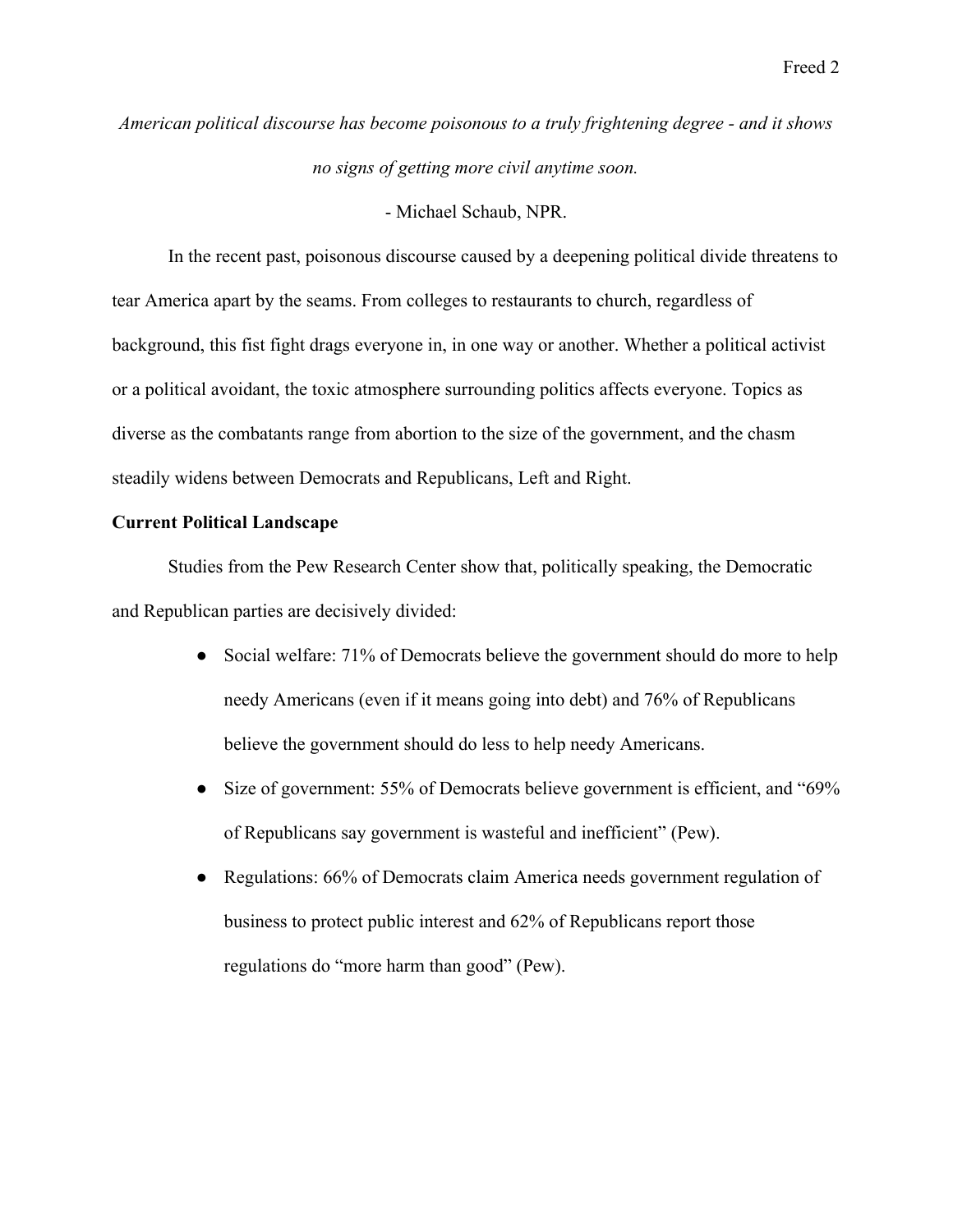- Abortion: 76% of Democrats claim all or most cases of abortion should be legal, whereas 59% of Republicans state all or most cases of abortion should be illegal (Pew).
- American success: 70% of Democrats believe America is successful due to its ability to change whereas 70% of Republicans pin the nation's success on its dedication to the founding principles rather than an ability to change (26%).

As contrasting ideologies grow, so does resentment for people of other political opinions. In 1957, the U.S. Supreme Court ruled in favor of free academic speech in the case of Sweezy vs. New Hampshire. Chief Justice Earl Warren commented:

> The essentiality of freedom in the community of American universities is almost self-evident. … Scholarship cannot flourish in an atmosphere of suspicion and distrust. Teachers and students must always remain free to inquire, to study and to evaluate, to gain new maturity and understanding, otherwise our civilization will stagnate and die (Hudson).

This atmosphere of academic free speech, however, seems to be disappearing. Due to fear of both peaceful and violent protest, many colleges now ban political speakers from both sides of the aisle. Campuses frequently ban speakers like Janet Mock (liberal transgender activist) or Ben Shapiro (conservative writer and podcast host for the Daily Wire) for no reason other than political disagreement (Jackson).

This intolerance of speech is not only reserved for college, however. Politicians like Maxine Waters, a Democratic Representative in California's 13th district, escalates the rhetorical tension further: "If you see anybody from that [Trump's] cabinet in a restaurant, in a department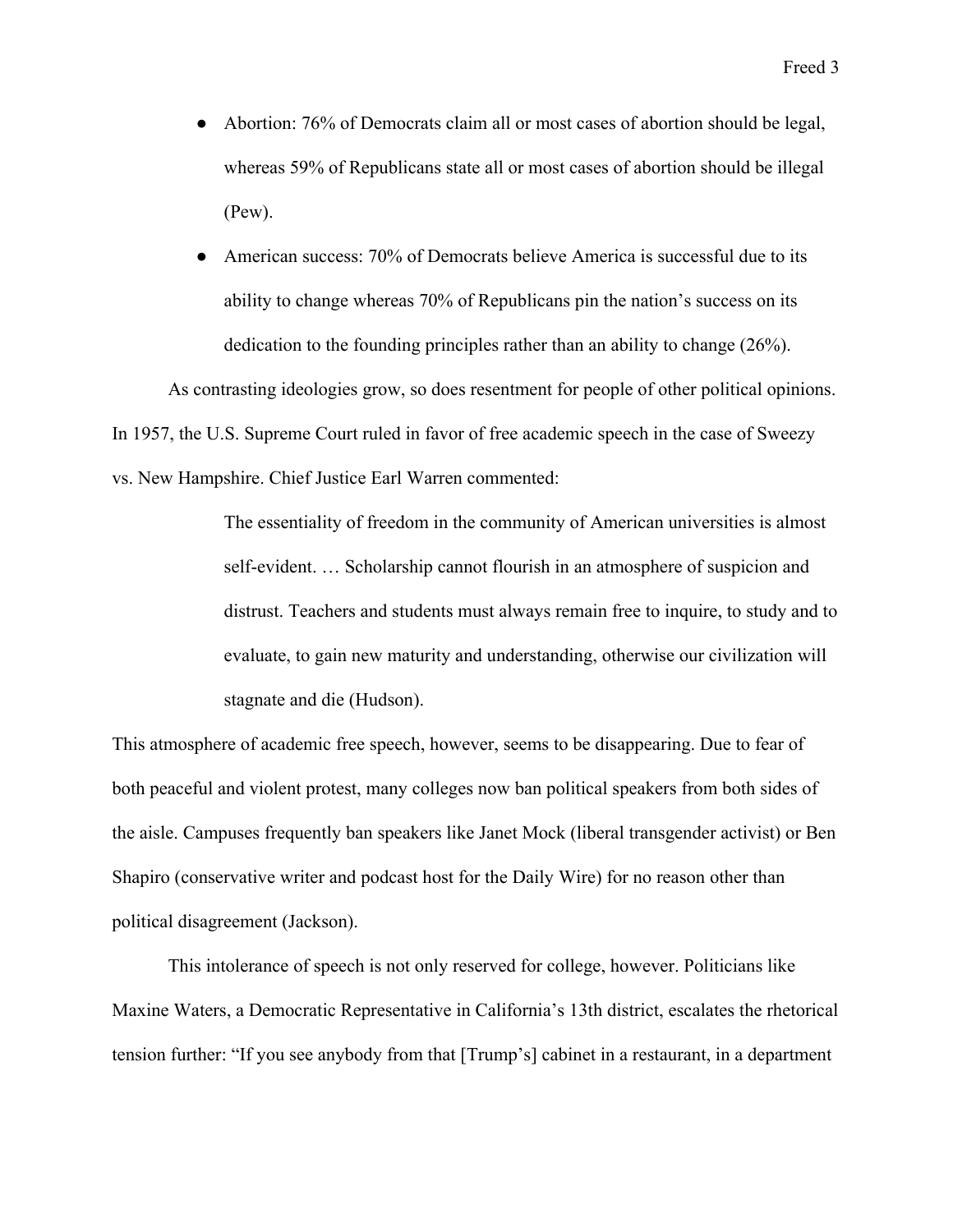store, at a gasoline station, you get out and you create a crowd. You push back on them. Tell them they're not welcome anymore, anywhere" (Hains). On the aisle's other side, President Trump's divisive rhetoric accuses and demeans all who oppose him. During a 2018 speech in Blue Ash, Ohio, Trump called the Democrats who did not applaud during his State of the Union Address "unamerican" and "traitors" (Guardian News). Republicans and Democrats yell and scream across the aisle, accusing those on the other side of stupidity, immorality, and racism. Rarely, however, does anyone provide evidence to support these claims. Civil discussion has no seat at the political table anymore.

Neil Postman, American author, educator, media theorist, and cultural critic explains, "Americans no longer talk to each other, they entertain each other" (92). While political arguments may not entertain those involved, they certainly entertain millions of viewers and listeners hungry for conflict. Postman's statement certainly makes sense in the context of 2 Timothy 4:3-4:

For the time is coming when people will not endure sound teaching, but having itching ears they will accumulate for themselves teachers to suit their own passions, and will turn away from listening to the truth and wander off into myths. Many individuals across the nation cannot argue civilly or reasonably because they only want to

hear their own opinions repeated back to them. This thinking further polarizes politics in America. The divide is so deep and wide, it even affects the Body of Christ, His church.

## **Two Possible Reactions**

*Reaction One: Isolationism*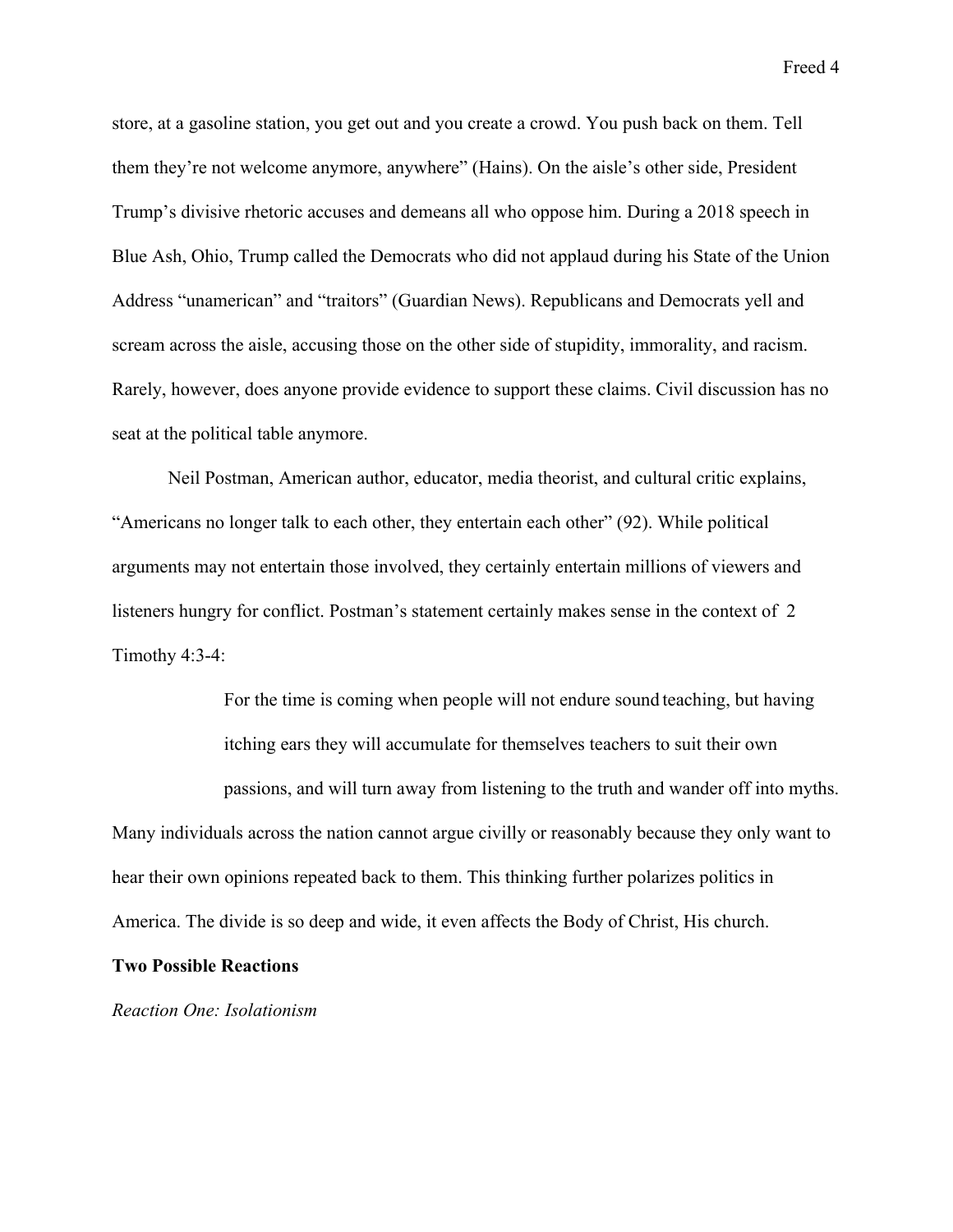Christians often react in two ways: isolationism or activism. Isolationists believe politics is a worldly invention causing only tension and toxicity. Isolationists argue that Christians should isolate themselves from politics because it is not God-centered and because Christians should "not be quarrelsome but kind to everyone... patiently enduring evil" (2 Tim. 2:24-25). The harsh verbal attacks woven into nearly every political discussion clearly contradicts this command. The current political landscape is indeed frequently filled with "foolish, ignorant controversies" that "breed quarrels" instead (2 Tim. 2:23). Despite the Roman oppression, the volatile uprisings, and the government corruption, Jesus never involved himself in the politics of his day. His sermons touched on daily life and repentance, not which political leader would best represent the people of Israel. Instead of contributing to political controversies that wash away with the folds of time, isolationists believe Christians should look only towards the gospel, the eternal word of God. If politics is just another form of worldly hatred, why *should* Christians be involved?

The short answer is that the Bible tells us to. Believers are commanded "to do justice and to love mercy and walk humbly with our God" (Micah 6:8). Many political controversies are, in fact, issues of *justice*: abortion, immigration, women's rights, welfare, medicare require that Christians seek justice with mercy and humility. Dr. Jonathan Leeman, the editorial director of 9Marks and professor at Southern Baptist Seminary, reminds Christians that "politics, by its nature, deals with questions of justice, and the gospel requires us to care about justice." God exhorts His people in Psalm 82:3-4, "Give justice to the weak and the fatherless; maintain the right of the afflicted and the destitute. Rescue the weak and the needy; deliver them from the hand of the wicked." While there are good charity organizations set up to help with the problems of the fatherless and unwanted children and struggling widows, government programs like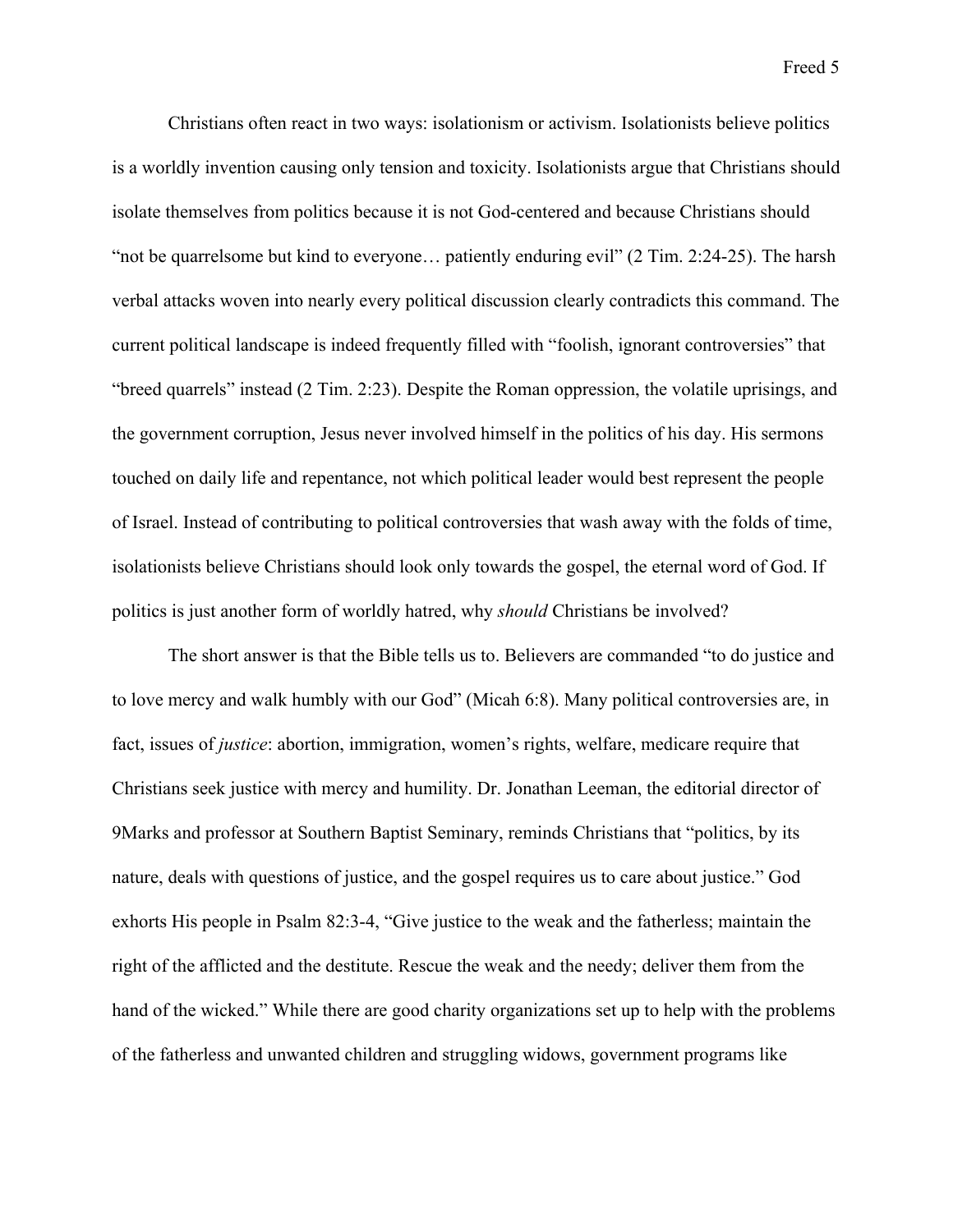welfare and the foster system are designed to help as well. Questions regarding the government's involvement demonstrate the importance of political involvement. How can Christians withdraw from politics when this process addresses the same problems believers are commanded to care about? As a Christian pastor, apologetic, and theologian, Tim Keller explains: "Those who avoid all political discussion and engagement are essentially casting a vote for the social status quo." That is not what Christians are called to do.

Some may still argue that because Jesus never involved himself in politics, isolationism is the model Christ established. This, however, is wrong on two points: truth and biblical history. Today's culture has obscured the truth in a number of foundational areas. The definition of marriage, family, gender, life, and love are all concepts obscured by secular political agendas. These concepts, however, have already been defined in scripture. John MacArthur, Christian author and pastor, affirms: "If you are one who has a moral authority, which would be the word of the living God, the Creator, then your responsibility in any society is to make sure that God's moral standards are heard" (MacArthur). In other words, Christians have an obligation to convey the truth and the moral standards of the Bible to others. Why? Because biblical teachings provide mutual benefits for both culture and individuals. The value of life, whether unborn or not, is found in the Bible (Psalm 139:13-16). Respect for the individual and their property is found in the Bible (1 Thess. 5:12-13). Respect for governing and parental authorities is found in the Bible (Eph. 6:1-3; Rom. 13:1-7). The basis for laws against stealing, murder, and rape is also found in the Bible (Ex. 20). "Christians should be involved politically as a way of loving our neighbors, whether they believe as we do or not" (Keller).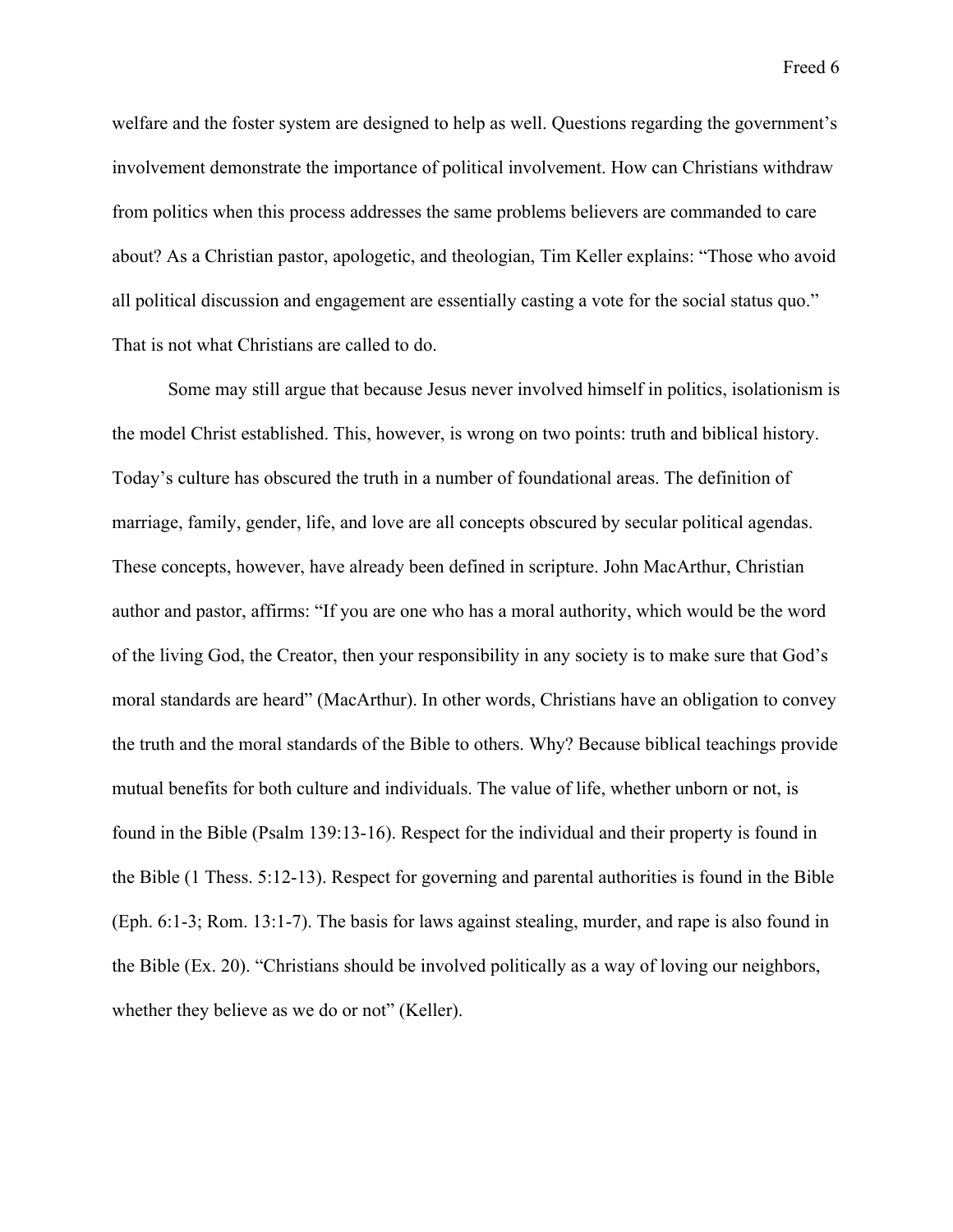Historically, numerous biblical figures were actually immersed in politics. Daniel and his three friends, Hannaniah, Mishael, and Azariah (also known as Shadrach, Meshach, and Abednego), served as advisors in King Nebuchadnezzar's court (Dan. 1:17-20). Esther fought to protect her people as the Queen of Persia (Esther 2:17, 4:16). In fact, as Esther faced the extermination of her people, her cousin Mordecai proclaimed:

> Do not think to yourself that in the king's palace you will escape any more than all the other Jews. For if you keep silent at this time, relief and deliverance will rise for the Jews from another place, but you and your father's house will parish. And who knows whether you have not come to the kingdom for such a time as this? (Esther 4:13-14)

Mordecai warned Esther of the danger of an isolationist position and instead encouraged her to take political action, because he saw that God placed Esther on the Persian throne in anticipation of Haman's plot. He saw that God "removes kings and establishes kings" and places specific people in specific places with specific roles to further His master plan (Dan. 2:21). The same is true of Daniel, Shadrach, Meshach, and Abednego. Because of these four men, King Nebuchadnezzar and all of Babylon ultimately recognized God's sovereignty. God is always involved in politics, whether Christians join him or not.

By insisting on political abstinence, isolationists undermine the importance of speaking truth. Focusing on God and avoiding quarrels are good things, but ignoring dangerous and corrosive policies is a bad thing. Walking in love instead of hate is good, but not if it subverts the truth. God is not only a God of love. He is also a God of truth. He is a God who proves the perfect balance between love *and* truth.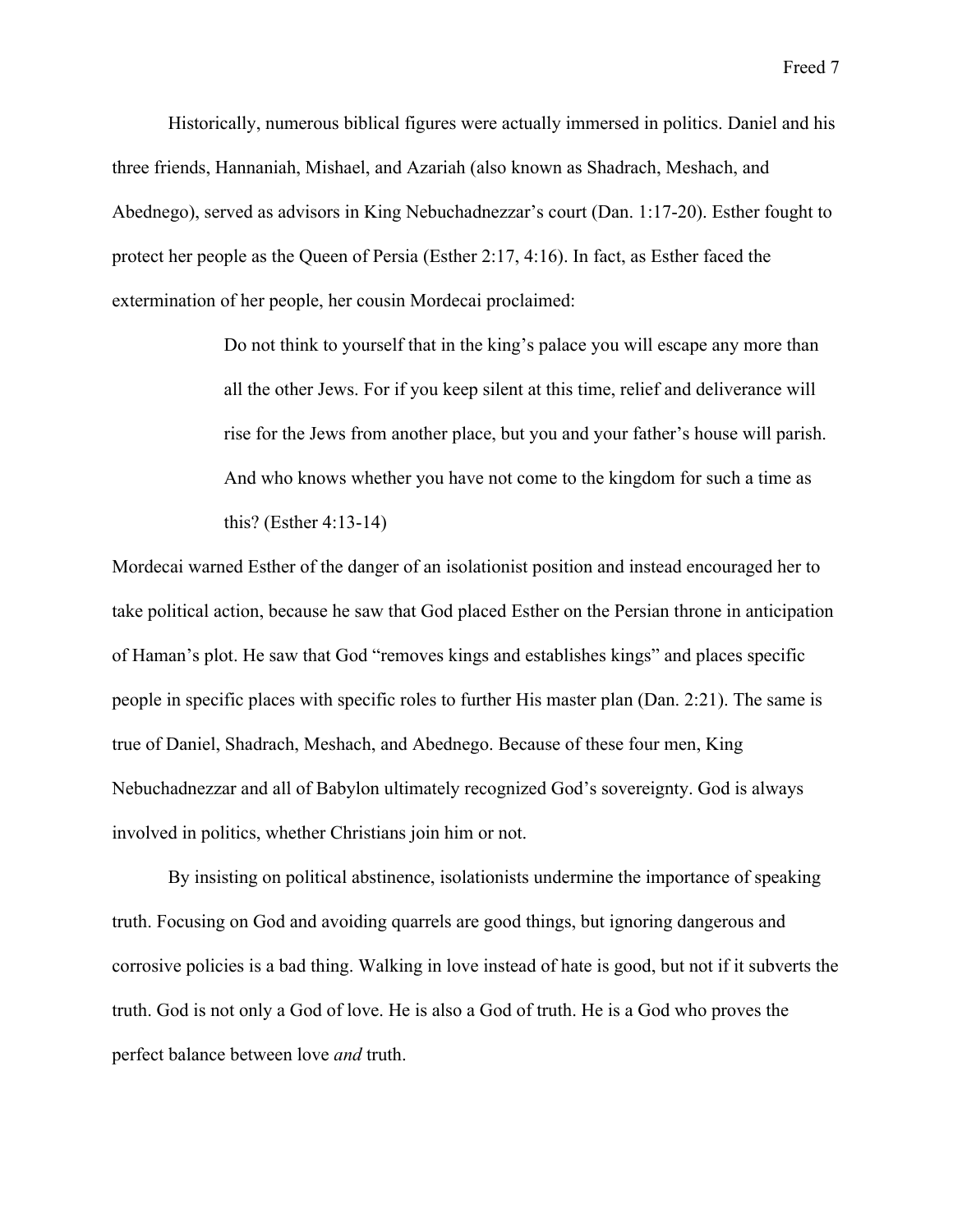# *Reaction Two: Activism*

On the opposite side of the spectrum is activism. Activists claim Christians should boldly proclaim biblical truth in every political sphere. Whether running for a political office or speaking in a political protest, Christians should clearly advocate for the morality and justice the Bible demands. Those who support this position believe basing law on biblical principles is a must. Christians should be firm and unrelenting in their beliefs and especially in their speech. Activists believe that truth comes before love, and many times truth stands alone. Not every Christian political activist speaks harshly and without love. Too many, however, speak condescendingly, disrespectfully, or refuse to listen to the opinions of those with whom they disagree.

It is true that throughout the Bible, both Old and New Testaments affirm harsh speech and action from God, His prophets, and His followers. David writes in Psalm 110:5-6, for example, "The Lord is at your right hand; He will shatter kings on the day of His wrath. He will execute judgement among the nations, filling them with corpses; He will shatter chiefs over the wide earth." In Matthew 23:27, Jesus boldly proclaims, "Woe to you, scribes and Pharisees, hypocrites! For you are like whitewashed tombs, which outwardly appear beautiful, but within are full of dead people's bones and all uncleanness." Likewise, 1 Timothy 5:20 exhorts, "As for those who persist in sin, rebuke them in the presence of all, so that the rest may stand in fear." Rebuking so they stand in fear? Calling people whitewashed tombs? Executing judgement? Shattering kings? Filling the nations with corpses? Clearly these verses and many like them indicate that Christians have the right to speak harsh truth.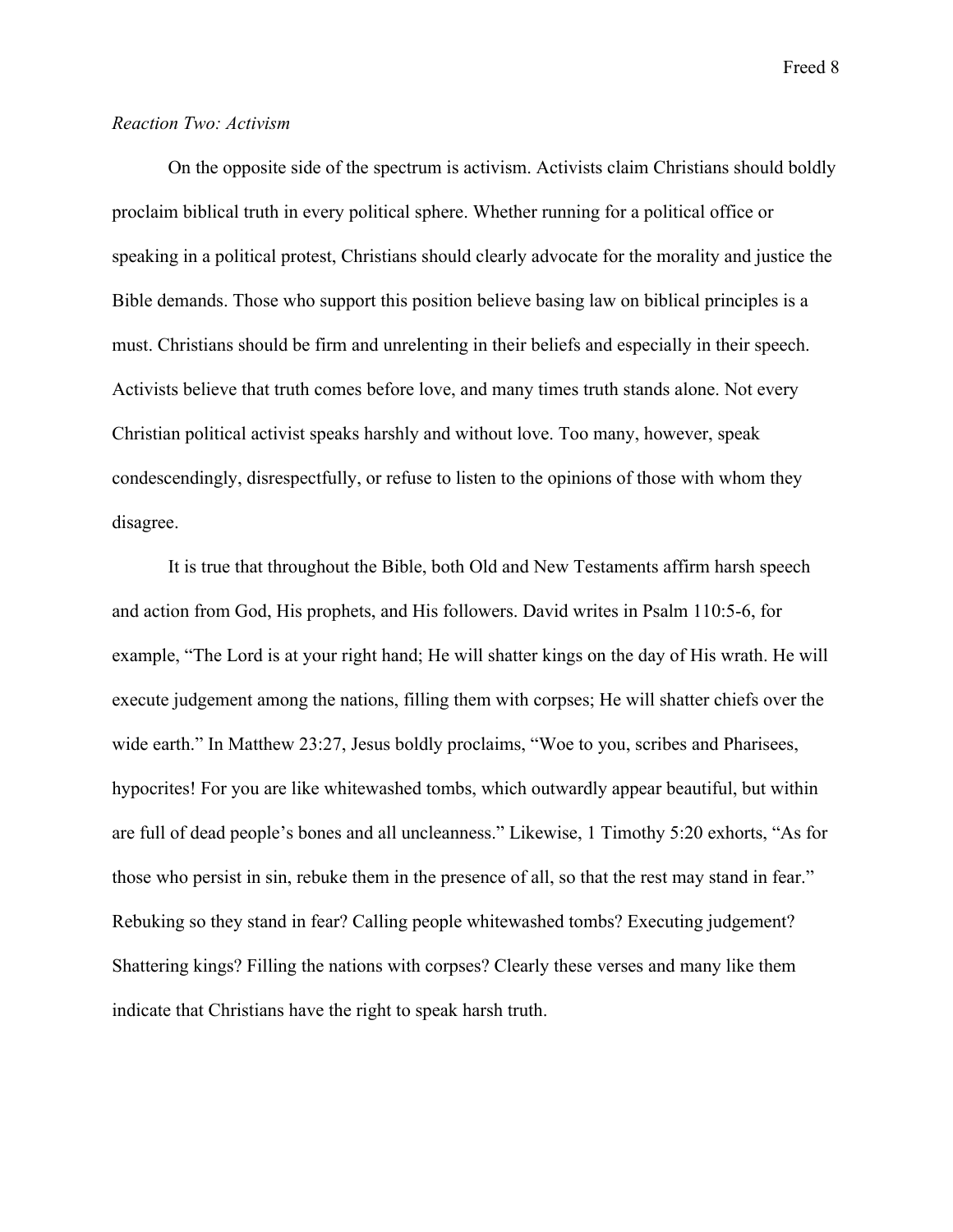When Paul commands believers to rebuke others, however, he clearly orders them to rebuke those within the church who "persist in sin," not those who "differ in opinion." God (the good and perfect judge and creator) reprimanding the pharisees (twisters of God's truth for their own profit) is completely justified. Humans (sinful creatures) screaming at other humans (fellow image-bearers), over a political opinion is unjustifiable. Christians are called to "love one another with brotherly affection," not disrespect and disregard a person based on their opinions. Christians are called to "owe no one anything, except to love each other, for the one who loves another has fulfilled the law" (Rom. 13:8). Verse after verse commands believers to love each other as Christ first loved them (John 13:34).

One practical reason to show love to those with whom we disagree, is because love persuades (1 Peter 4:8). In fact, love persuades much better than ridiculing rhetoric. For example, imagine a person is publicly sharing their opinion and someone tells them to shut up because his opinion is wrong, useless, and idiotic. Most would fight: arguing, screaming, throwing a punch, or completely shutting down. Now imagine a different scenario: the same person voices his opinion and a different person begins a polite discussion with him, asking why they believe what they do and what evidence they have. This produces a civil discussion that may even breed a friendly relationship. As Proverbs 15:1 reads: "A soft answer turns away wrath, but a harsh word stirs up anger." Harsh words breed conflict, but love breeds community.

An excellent example of talking politics with "soft answers" is Steven Crowder, Christian comedian and political commentator. Crowder visits college campuses conducting "Change My Mind" interviews. Crowder simply sets up a table and a banner with his opinion and an open invitation for anyone who disagrees with him to sit down and attempt to change his mind. He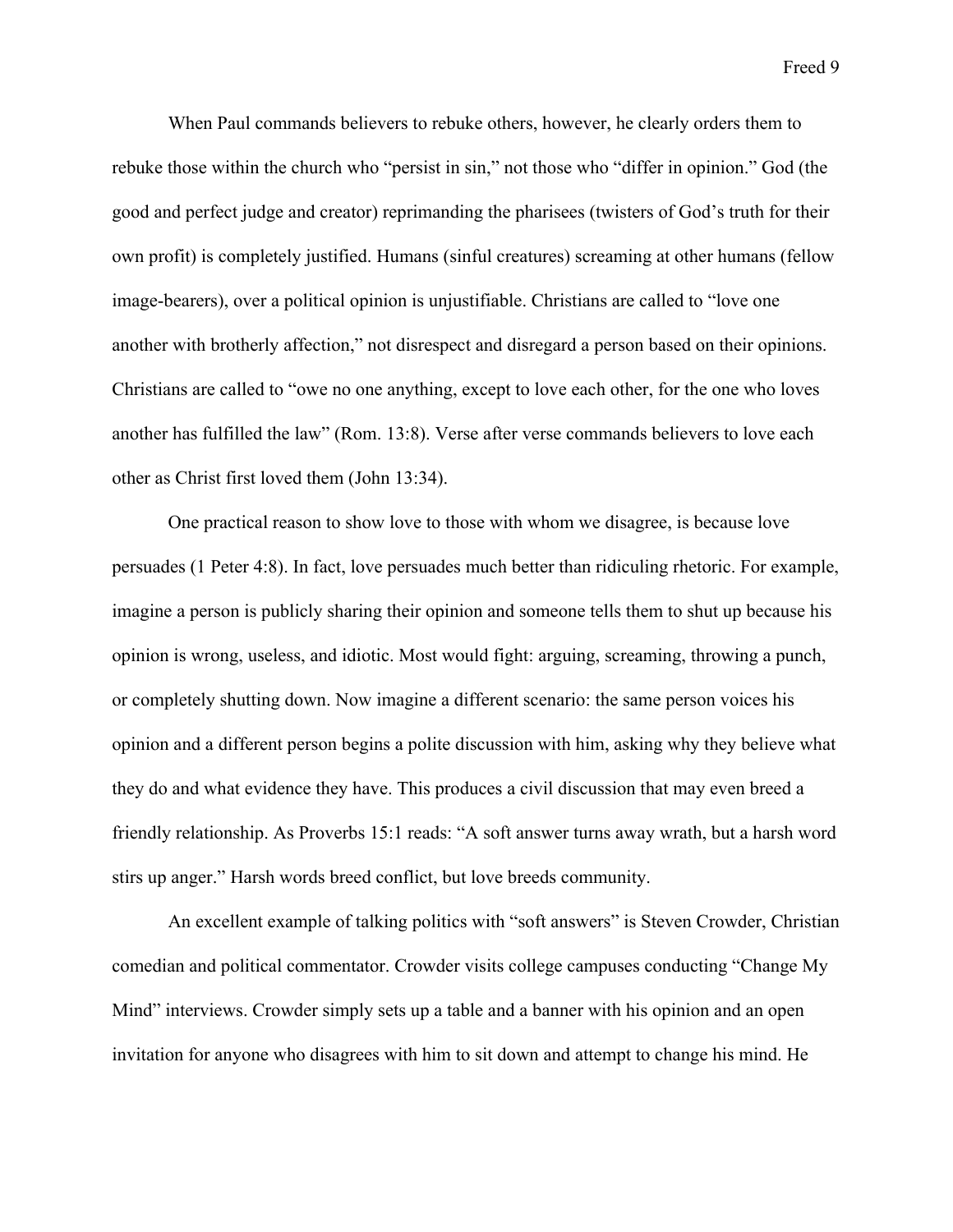speaks kindly, respectfully, and provides rational arguments for his position. He is open about his sources and willingly shares them with anyone who asks. By creating a calm environment where people are free to share and defend their opinions, Crowder also makes room for civil, rational discussions. It is important to note that Crowder is not afraid to confront those who incite violence against him or others. To those who incite violence, Crowder boldy addresses them with a firm, inescapable truth, as well as respect. In his conversations, Crowder takes both love and truth into account. That example is sorely needed in today's volatile political atmosphere.

Neither isolation nor attacks move the conversation forward. Christians must be involved in politics, but not immersed enough to make their tongues forget who forged them. In order to do that, Christians must learn to love their enemies.

#### **Balancing Truth and Love**

#### *Knowing Your "Enemy"*

In Matthew 5:44, Jesus commands, "But I say to you, Love your enemies and pray for those who persecute you." Every Christian has two types of enemies: fellow believers and non-believers. However, can they even be called enemies? According to Luke 6:27-28, enemies are those who hate, curse, and abuse you. Looking at the Bible as a whole, Christians only have three real enemies: Satan, the world, and our own sin nature (Graham; Hardee). 1 Peter 5:8 warns Christians: "Be sober-minded; be watchful. Your adversary the devil prowls around like a roaring lion, seeking someone to devour." Similarly, Jesus warns His disciples that the world will hate them because He chose them out of the world (John 15:19). In Romans, Paul confesses, "I am of the flesh, sold under sin. For I do not understand my own actions. For I do not do what I

Freed 10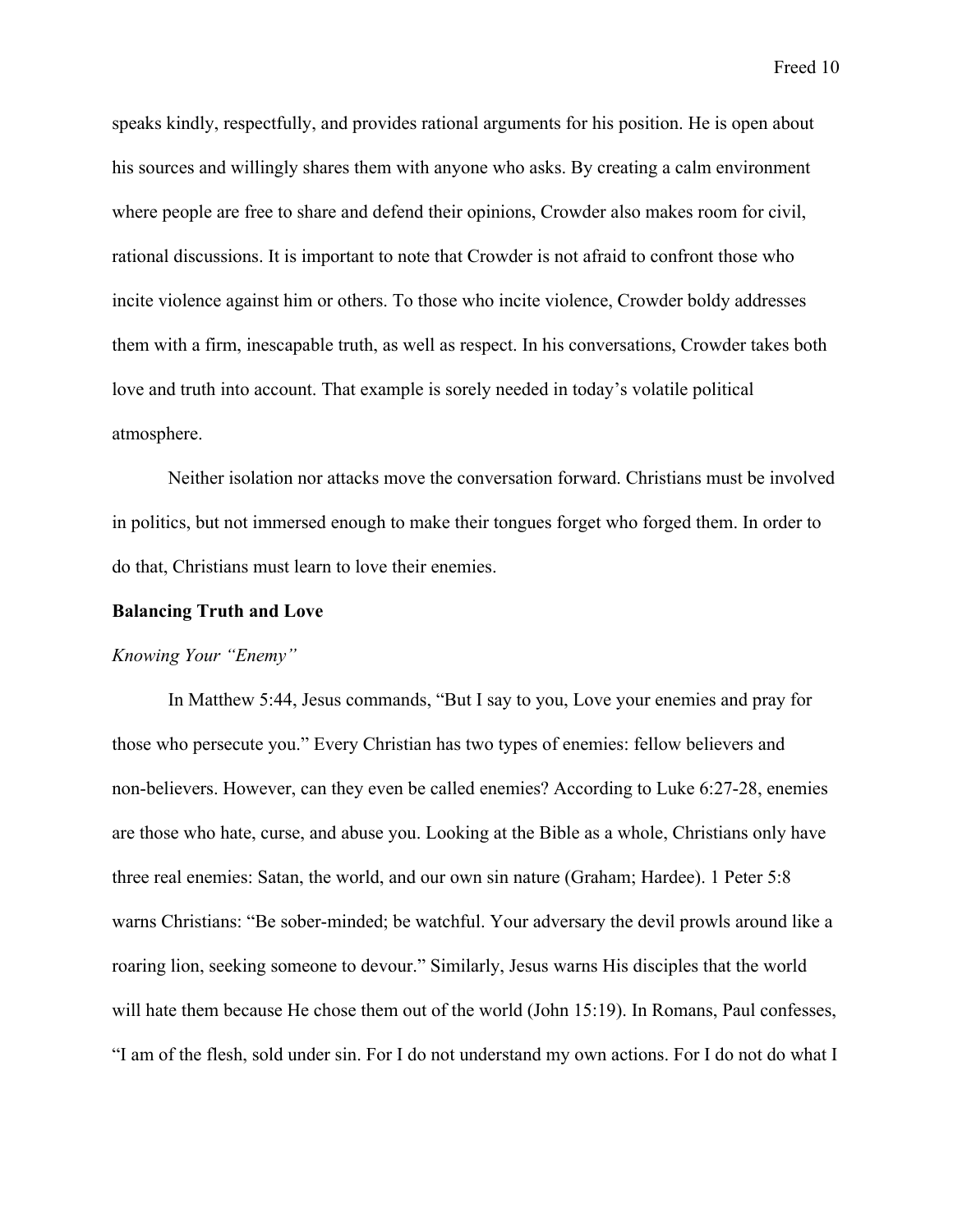want, but I do the very thing I hate." Satan, the world, and human sin nature are the enemies of Christians, not political opponents. Therefore, no Christian should treat anyone who disagrees, Christian or not, as an enemy.

# **Non-Believers**

Non-believers can certainly be harder to civilly engage in political discourse with because they come from a different worldview. Many believers lose patience trying to find common ground. Some don't even try. This should in no way, however, deter believers from sharing both love and truth. One key to overcoming this dilemma is to view these "enemies" through another lens.

So often, Christians fall prey to thinking in finite human terms and forget to think in eternal kingdom terms. As Genesis records, "God created man in His own image" (1:27). This indicates that people are created to be like God, possessing God-like attributes including intellect and the power to make moral judgements (Grudem 443). Christians have an inherent obligation to respect and cherish all people, even their political *enemies*. Not because everyone is easy to get along with, but because everyone is "fearfully and wonderfully made" by God in "His own image" (Psalm 139:13; Gen. 1:17). As junior U.S. senator from Nebraska, Ben Sasse advises, we should "start from the assumption that our opponents are like us - decent folks who want what's best but who start from different places" (Schaub). This is comparable to the *enemies-to-lovers* archetype common in literature. The enemies bicker and fight, sometimes physically, and can't seem to get along. They taunt and demean each other. They spit and laugh in each other's faces until there's a drastic change. They see their enemy grieving over the loss of a friend or playing with a child or taking care of their family. In that moment, perspectives change and the person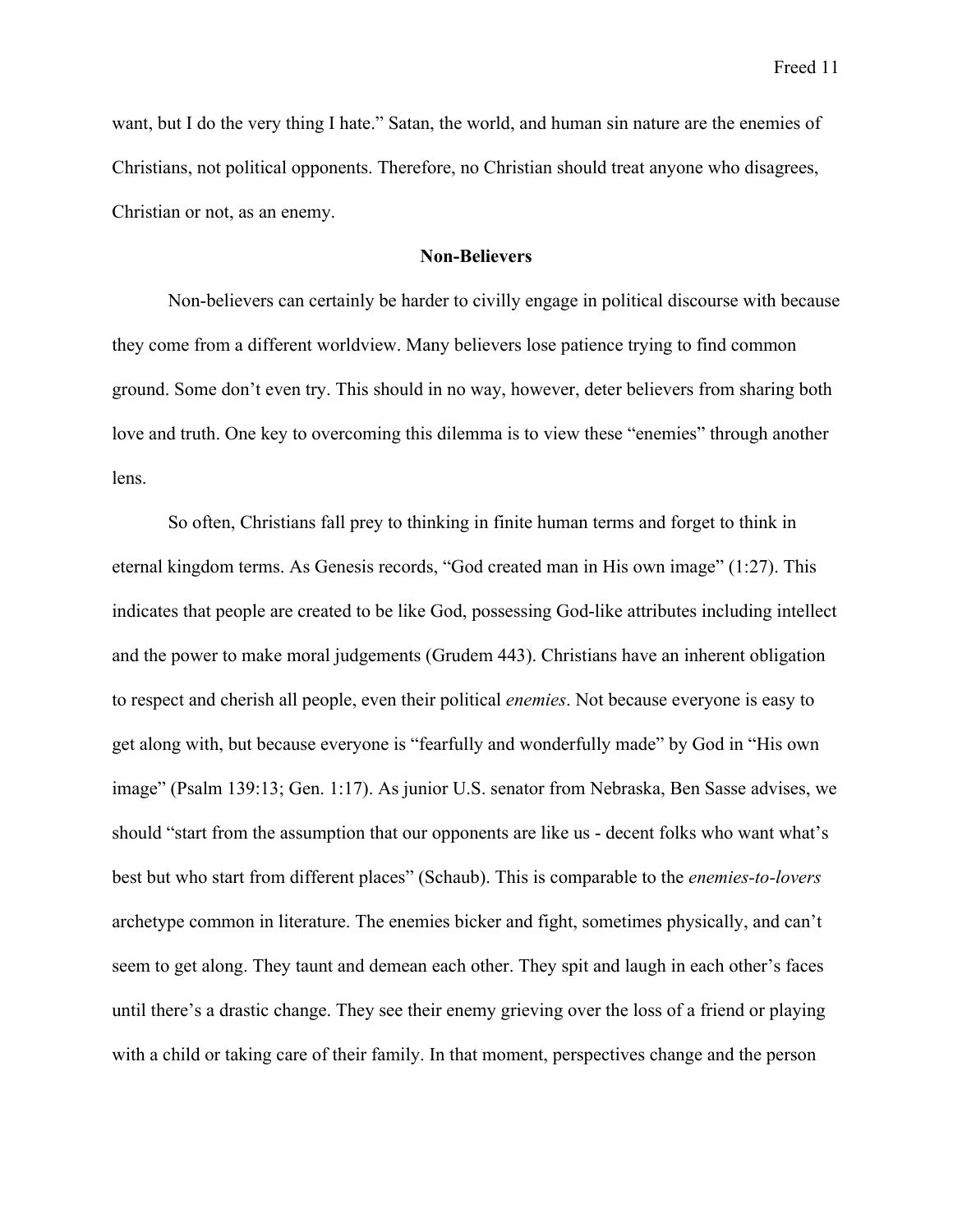looks at his enemy and sees a person. It can be a challenge to speak kindly to political opponents who may not respect the Christian perspective, but who can claim they have never challenged the patience and kindness of another? All people have "fallen short of the glory of God" so "let him who is without sin" cast the first stone (Rom. 3:23; John 8:7). If Christians can see their political opponents as fellow creations of God, not as mortal enemies, perspectives will shift and perhaps positions will as well.

#### **Believers**

The same strategy works with Christian political opponents. When a person accepts Christ, they are adopted into the family of God, the Body of Christ (Gal. 4:4-8). Christians become brothers and sisters, which is why they are commanded to "love one another with brotherly affection" (Rom. 12:10). Jesus reveals in John 15:17, "These things I command you, so that you will love one another." 1 John 4:21 echoes, "And this commandment we have from him: whoever loves God must also love his brother." Charles Spurgeon, famed Baptist preacher of the 19th century, relates:

> Where the Spirit of God is there must be love, and if I have once known and recognized any man to be my brother in Christ Jesus, the love of Christ constraineth me no more to think of him as a stranger or foreigner, but a fellow citizen with the saints.

Loving one another creates "Christian unity" (Piper). Christian unity is the unity every Christian finds in the Holy Spirit. It is the bond between believers that transcends politics and ethnicity and background, and its purpose is to glorify God and witness to the world (Piper). John 13:35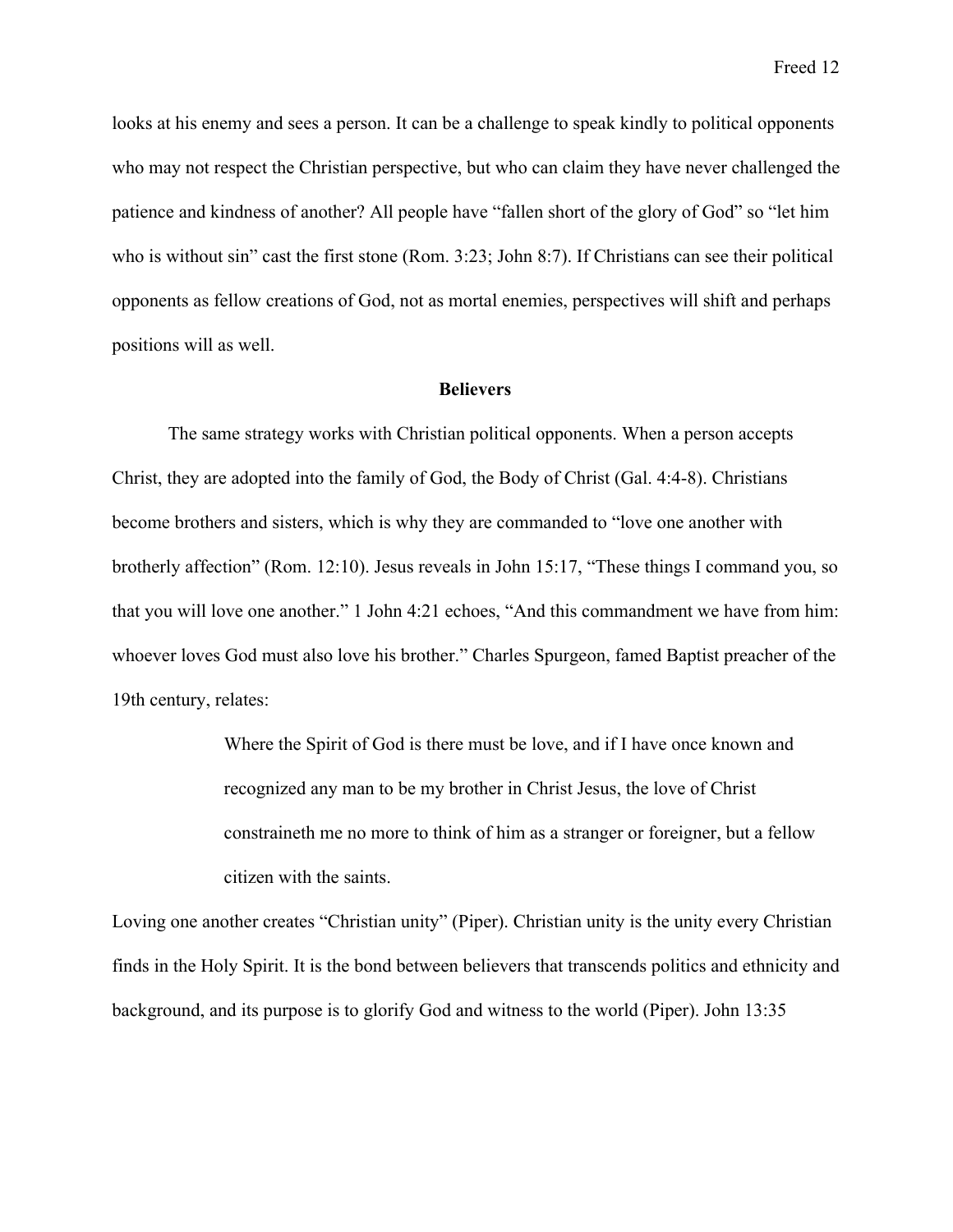explains how, "By this all people will know that you are my disciples, if you have love for one another."

Christians are called to love non-believers because they are made in the image of God and fellow believers because they are members of the family of God. Both acts glorify God (Piper). Therefore, Christians have every reason to love their believing and unbelieving political opponents. The question then becomes *how* do Christians demonstrate love?

# *Practical Ways to Love Non-Christian Opponents*

The mere thought of loving a person who disrespects and belittles their opponents seems difficult, almost impossible, and it often discourages Christians from speaking at all. Love should not be given apart from truth just as truth should not be delivered apart from love. Paul poetically explains in 1 Corinthians 13:1-3:

> If I speak in the tongues of men and of angels, but have not love, I am a noisy gong or a clanging cymbal. And if I have prophetic powers, and understand all mysteries and all knowledge, and if I have all faith, so as to move mountains, but have not love, I am nothing. If I give away all I have and deliver up my body to be burned, but have not love, I gain nothing.

Paul repeatedly proclaims that truth without love is worthless. Christians should love their "enemies," but *how*? Humility, prayer, respect, and understanding are good places to start (Leeman; Cosper).

#### **Humility**

Humility is a recognition that Christians in themselves do not have all the answers, all the resources, nor all the brilliance to deal with the struggles of life (Leeman). By first realizing that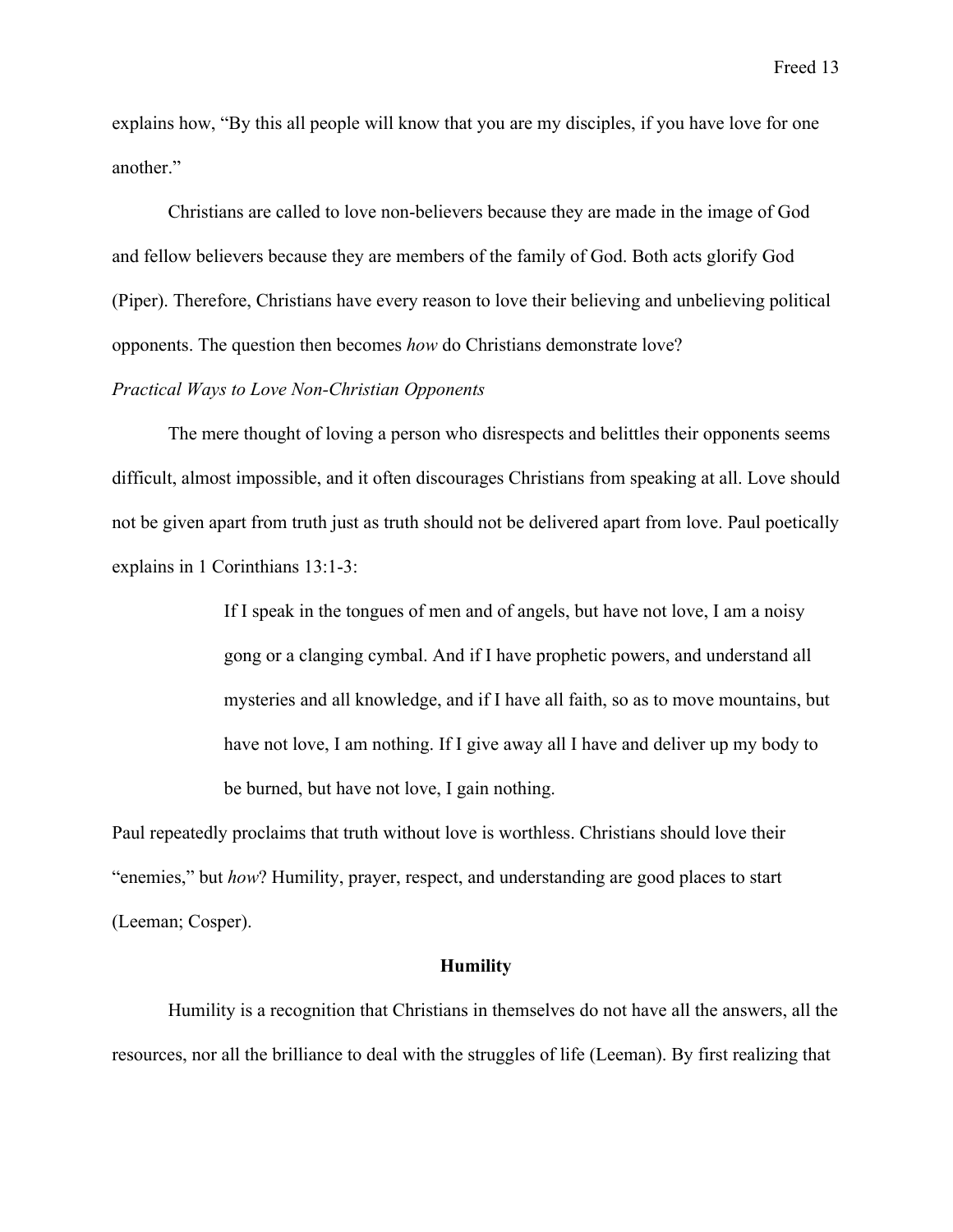Christians, just like everyone else, do not have all the answers, believers can then approach opponents and discussions with a humility that brings with it the realization that they may not convince everyone. Moses, Isaiah, Jeremiah, and many other prophets all faced the reality of ineffective, insufficient words. In fact, in Jeremiah 7:27, God promises ineffectiveness as He explains, "You shall speak all these words to them, but they will not listen to you. You shall call to them, but they will not answer you." As Douglas M. Jones relates in his book *A Rhetoric of Love*, the prophets are essentially told to "speak, but know that no one will listen. Declare, but understand that they won't hear. Preach, but realize that they will not heed your words" (59). It takes courage to take up a rhetorical mission bound to failure, but it takes humility to accept that with grace. Humility also requires believers to recognize that some of their answers may be wrong (Leeman). It is easy for a Christian to believe themselves right and true because they follow the ultimate truth of the scriptures. However, just because a person follows Christ, does not mean that all their politics are better than an unbeliever's politics. Through humility, Christians are able to recognize their own wrongs and accept the inability to persuade certain people.

### **Prayer**

As an exercise in humility, Christians should also pray, one of the most important aspects of the Christian walk (Cosper). Philippians 4:6-7 commands:

> Do not be anxious about anything, but in everything by prayer and supplication with thanksgiving let your requests be made known to God. And the peace of God, which surpasses all understanding, will guard your hearts and your minds in Christ Jesus.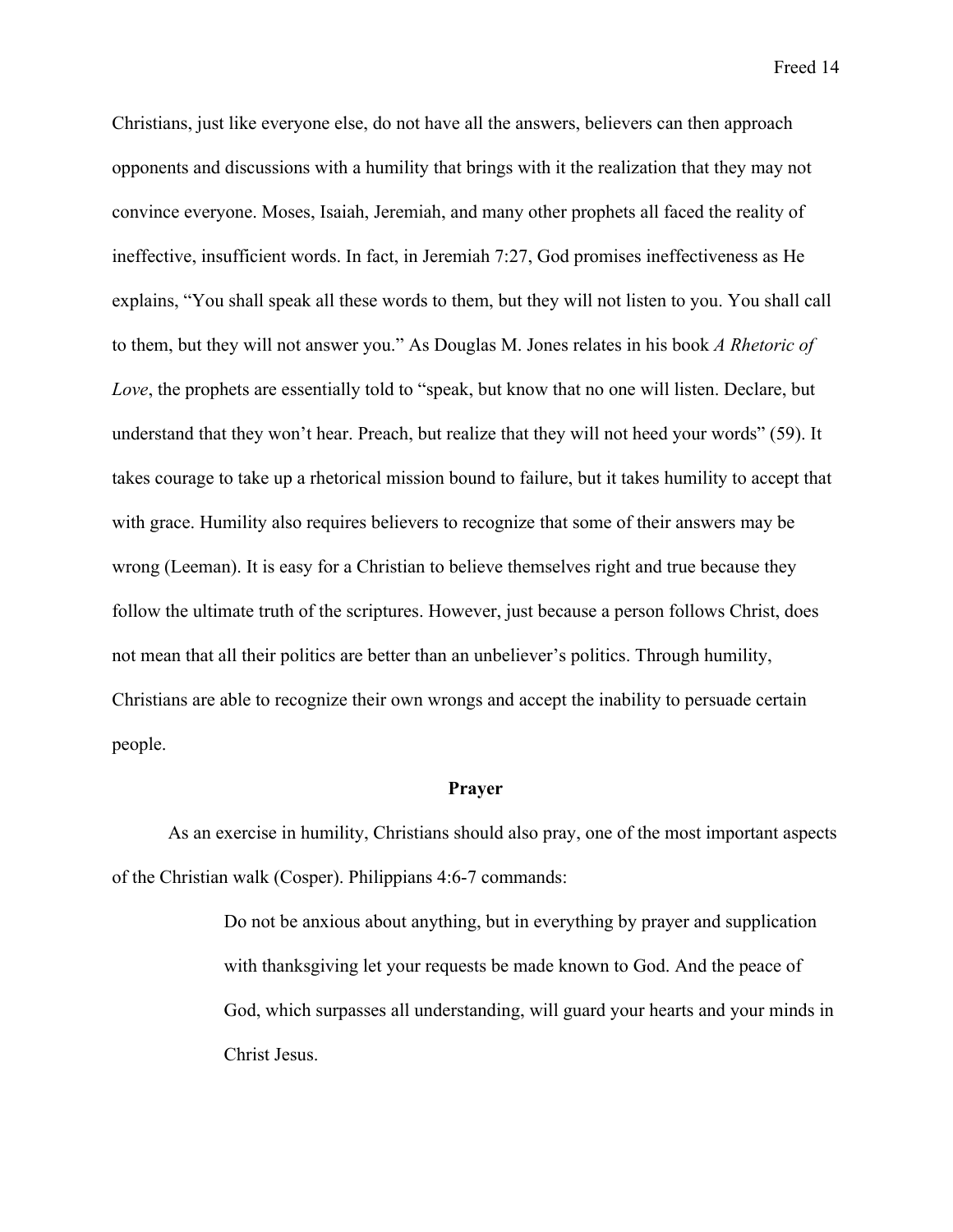When dealing with political opponents and toxic comments that may emerge, stress and anxieties can cause the same toxicity to infect the mouth. This is a problem. As James 3:9-12 explains, Christians already have problems taming their tongues:

> With it we bless our Lord and Father, and with it we curse people who are made in the likeness of God. From the same mouth come blessing and cursing. My brothers, these things ought not to be so. Does a spring pour forth from the same opening both fresh and saltwater? Can a fig tree, my brothers, bear olives, or a grapevine produce figs? Neither can a salt pond yield fresh water.

Christians can stop that process, however, by praying (giving up fears, anxieties, frustrations, problems to God) and embracing peace instead. Prayer not only provides peace, it also guards hearts and minds in Christ (Phil 4:7). Esther, queen of Persia fasted and prayed for three days before confronting the king about Haman's plans to kill the Jews (Esther 4:6-17). Esther had to convince the king of Persia, a pagan king who banished his previous wife, of Haman's plot to kill the Jews. Esther faced powerful political enemies, and her solution was prayer (Cosper). Christians should humbly pray for protection from poisonous politics and wisdom to speak truth clearly with love to unbelieving opponents, treating them with the same respect we want to be treated with ourselves.

#### **Respect**

Respect can be a hard concept to grasp and even harder to maintain, especially when applying it those with whom we disagree. Respect is defined as the "due regard for the feelings, wishes, or rights of others" (Oxford). As simple as it sounds to show "due regard" for another person, it may be as impossible as walking on the sun when attempting to converse with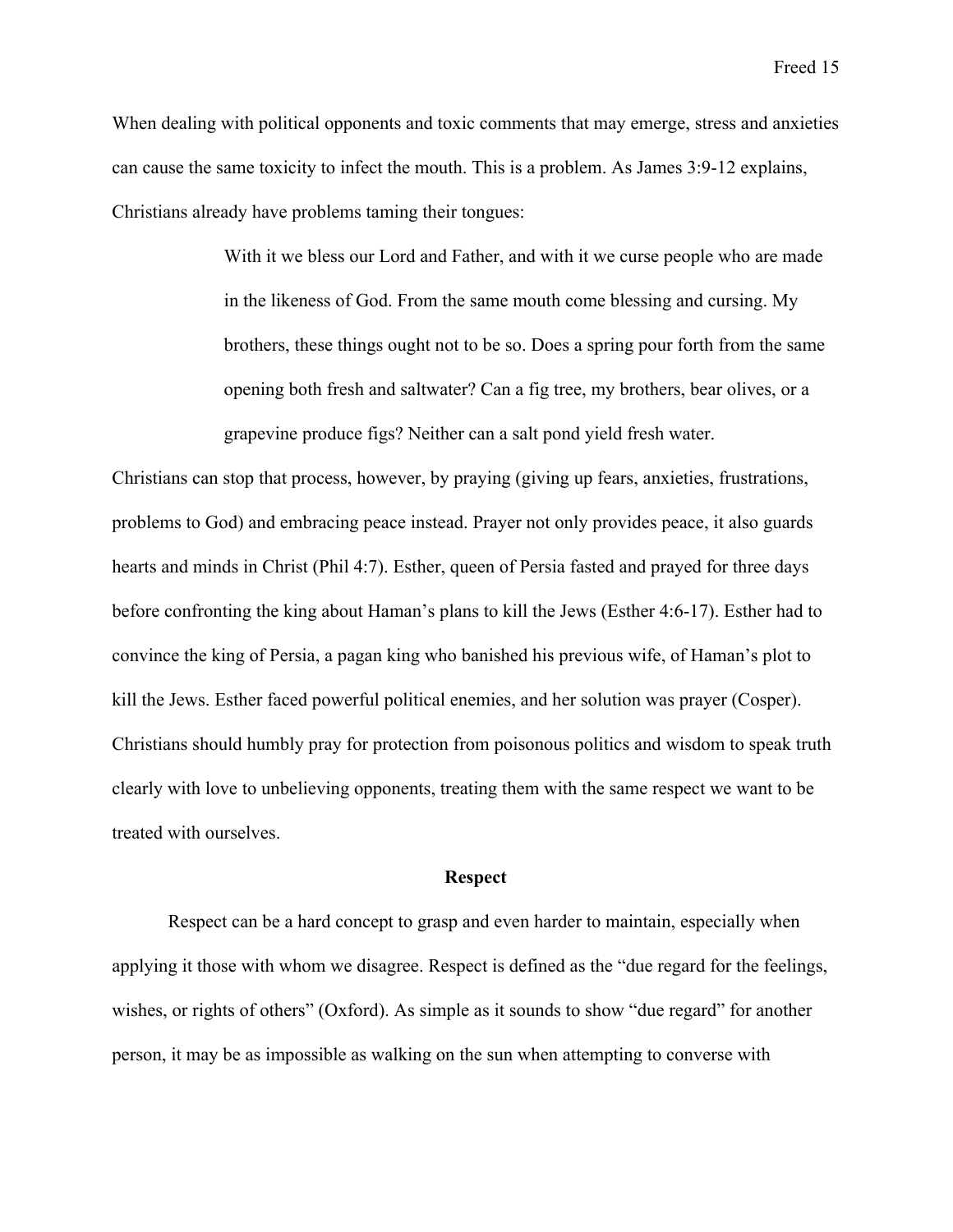someone of worldly values. In such cases, the Bible again provides examples. When Daniel was a teenager, the Babylonians destroyed his home, captured him and his friends, and forced them to serve the Babylonian king as advisors (Dan. 1). Anyone else would resent their captors, but Daniel did not. Daniel studied hard, surpassing all others around him, rising in status to become the king's top advisor. Would Daniel have been given such a trusted position of influence if he lived his life with resentment and disrespect for the Babylonians? He certainly wasn't alive when Peter wrote, "Show proper respect to everyone, love the family of believers, fear God, honor the emperor" (1 Peter 2:17). But he exemplified this command better than most Christians today. Listening, making eye contact, speaking without condescension, and considering another's viewpoints are all ways to show respect. All these tips, however, are useless if Christians care more about arguing a point than they care about the individual. Political "opponents" are not ideologies to conquer. They are people made in the image of God and deserve care and respect. It may be hard to listen to disagreeable opinions, but respect is not as impossible as walking on the sun. Like understanding, respect is merely difficult.

#### **Understanding**

The final consideration in terms of showing love and truth is understanding political opponents (Leeman). To understand someone is to "be sympathetically or knowledgeably aware of the character or nature of" that person (Oxford). Practically speaking, understanding an opponent's reasoning and motives can provide a path to persuasion. Relationally speaking, understanding opponents provides a way to love and, overall, it supplies new perspectives that might have been overlooked otherwise.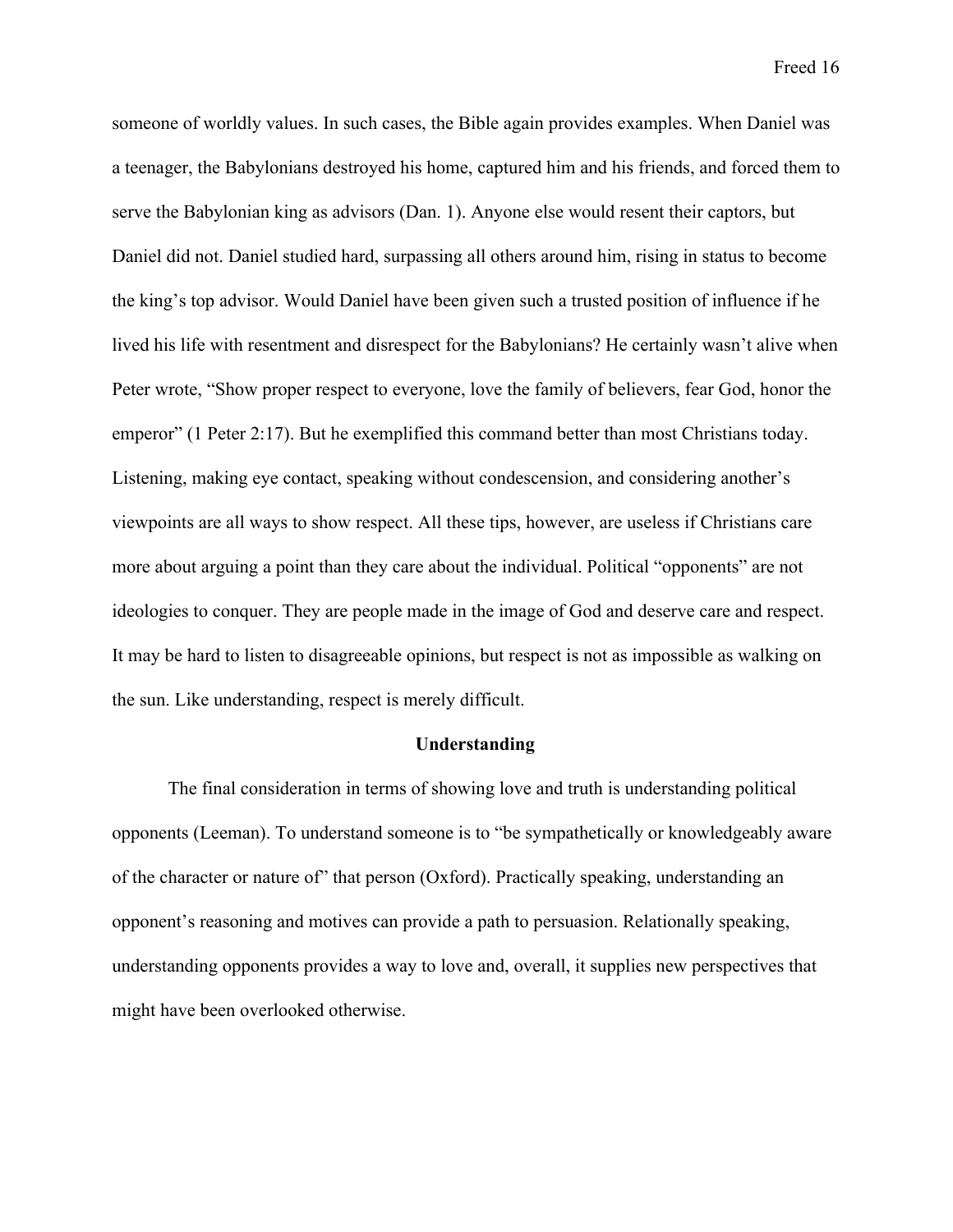Working hard to understand opponents builds bridges across steep ravines of disagreement and offers a potential olive branch. Christians can learn understanding by following the Apostle Paul's example. Paul understood that not everyone comes from a religious background or the same religious community. Acts 17:16-34 describes how, in Athens, Paul "reasoned in the synagogue with the Jews and the devout persons, and in the marketplace every day with those who happened to be there." People who heard Paul speak brought him to the Areopagus, the cultural hub for conversation, where they asked him to explain his beliefs. He builds a bridge immediately: "Men of Athens, I perceive that in every way you are very religious" (22). Paul uses his knowledge of the Athenian culture and religions to make an appealing argument for the Christian God and Jesus' resurrection. "Now when they heard of the resurrection of the dead, some mocked. But others said, 'We will hear you again.' So Paul went out from their midst. But some men joined him and believed" (Acts 17:32-34). Paul built a bridge between what he saw in the culture and what he knew to be true, ultimately drawing people to Christ. Non-believing political opponents are like the crowds Jesus spoke to: When Jesus "saw the crowds, he had compassion for them, because they were harassed and helpless, like sheep without a shepherd" (Matt. 9:36). Political opponents may not seem like helpless sheep when they berate and call those with whom they disagree awful names, but that's what they are: a people without a good and perfect shepherd. Understanding that premise is a big step towards treating people with love while also conveying truth.

Humility, prayer, respect, understanding: all are important to speaking truth and loving political opponents well (Leeman; Cosper). By purposely addressing non-believing opponents in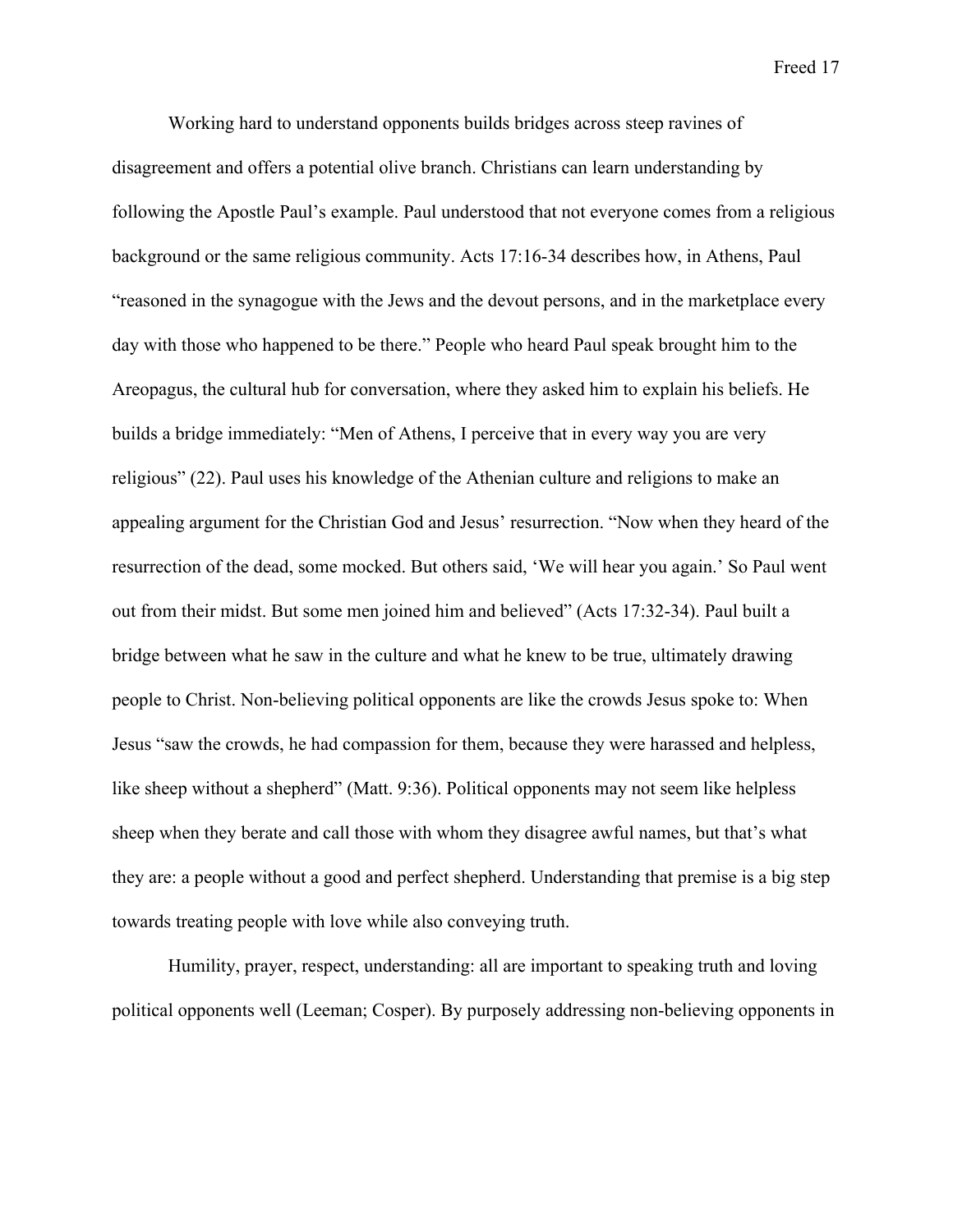these ways, Christians can show God's glory, build relationships, and maybe even bring a few lost sheep into the sheep shed.

## *Practical Ways to Love Christian Opponents*

What should Christians do, however, about political opponents who are also part of the Body of Christ? Most assume that all Christians hold the same political views, but that isn't necessarily the case. Christians do not hold the same political stance, nor do they all reside within a single political party (Keller; Dever). The key to keeping politics from destroying Christian unity requires knowing the difference between biblical law and wisdom, showing grace and understanding, and obeying scriptural teachings (Leeman).

#### **Biblical Law vs. Wisdom**

First, the difference between biblical law and wisdom. Biblical law is any specific law or guideline stated in the Bible. Examples are the Ten Commandments and the Levitical laws. They are direct and specific commands addressing morally right and wrong practices. Wisdom applies this knowledge of law to any situation in various ways (Leeman). For example, in basketball, the ball can be dribbled in any direction and passed to any team member to get the ball in the basket. In the same way, there are multiple ways to help the poor and multiple candidates to vote for. Most Christians know and try to follow biblical laws. What Christians may not be unified on are the specific ways to help the poor, which gun-control regulations will keep people safe, which presidential candidate to vote for. Every Christian should seek to help the poor, but should people use the welfare system to help the poor? Should believers vote for a candidate with good policies but few Christian values? Shouldn't all Christians be voting for the same person and the same laws? This is where understanding the difference between biblical law and biblical wisdom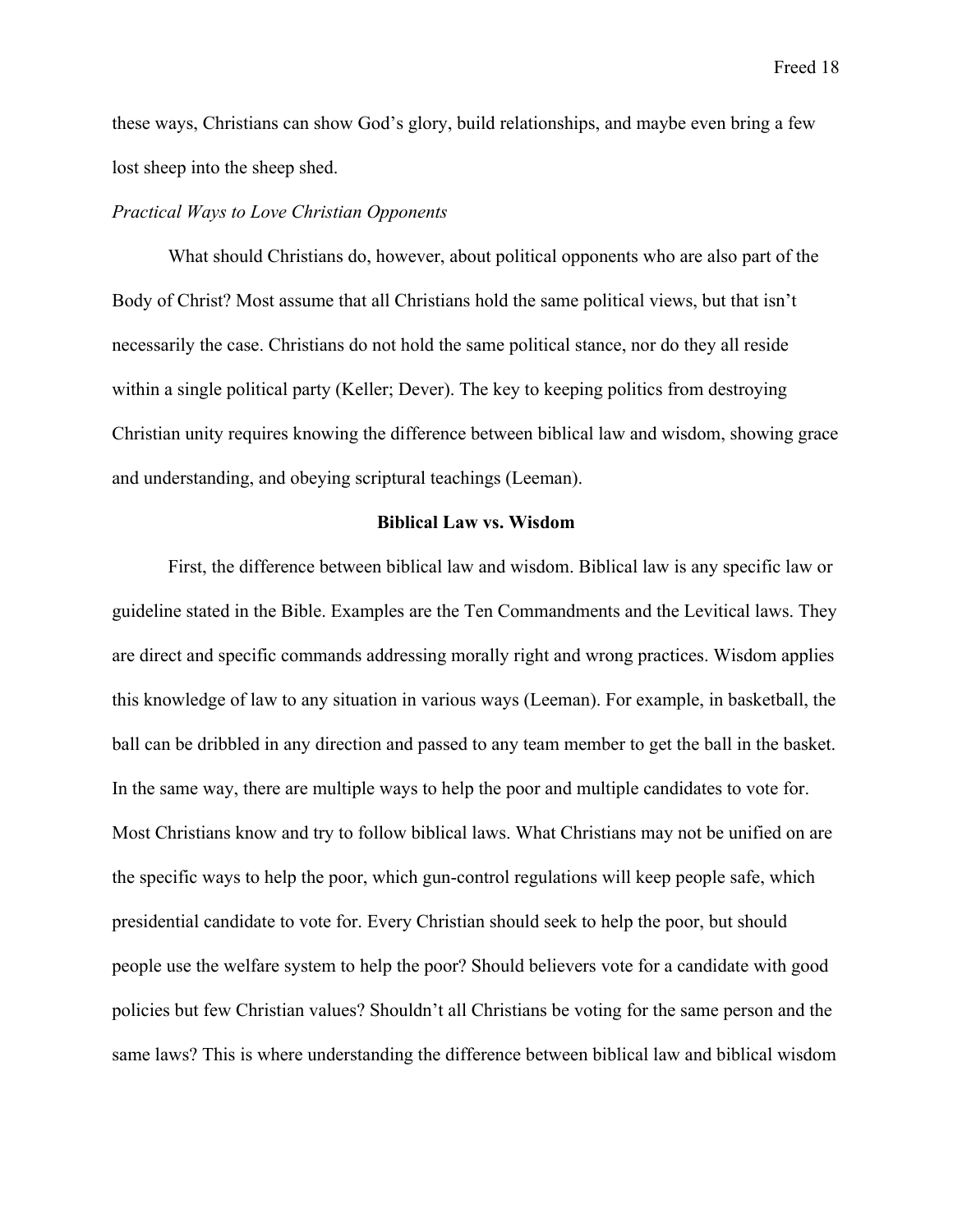is key. Biblical laws are non-negotiables (Leeman). The commandment, "Thou shalt not murder" is not up for debate (Ex. 20:13 NKJV). Biblical wisdom, however, is full of negotiation. The commandment "to take care of orphans and widows in their suffering" can be carried out in many ways (James 1:27 GNT). By remembering that human opinions are not God's laws, but instead mere subjective opinions, Christians gain the ability to converse calmly with other believers because they know what is biblical and what is opinion (Leeman). Christians can also begin walking beside brothers and sisters in Christ with grace and understanding towards a common goal.

## **Grace and Understanding**

In essence, Christians must treat each other with grace and understanding because "in one Spirit we were all baptized into one body -- Jews or Greeks, slaves or free -- and all were made to drink of one Spirit" (1 Cor. 12:13 ESV). Christians must understand that every political opponent has different experiences affecting their political views, that it is possible for an opponent to be right, that they may be willing to listen and have their minds changed, and that they are, above all, still a member of the Body of Christ, a member of the spiritual family. Christians must understand and give grace, free and unmerited favor, not because opponents were nice or 'came to their senses' but because we are instructed to demonstrate earnest love from a pure heart (1 Peter:22). Offer these things things out of love "for love is from God, and whoever loves has been born of God and knows God" and "anyone who says, 'I love God,' and hates his brother, he is a liar" (1 John 4:7, 19). Giving grace and understanding to believing political opponents is just one more way of showing love, which strengthens Christian unity.

# **Obeying Scriptural Teaching**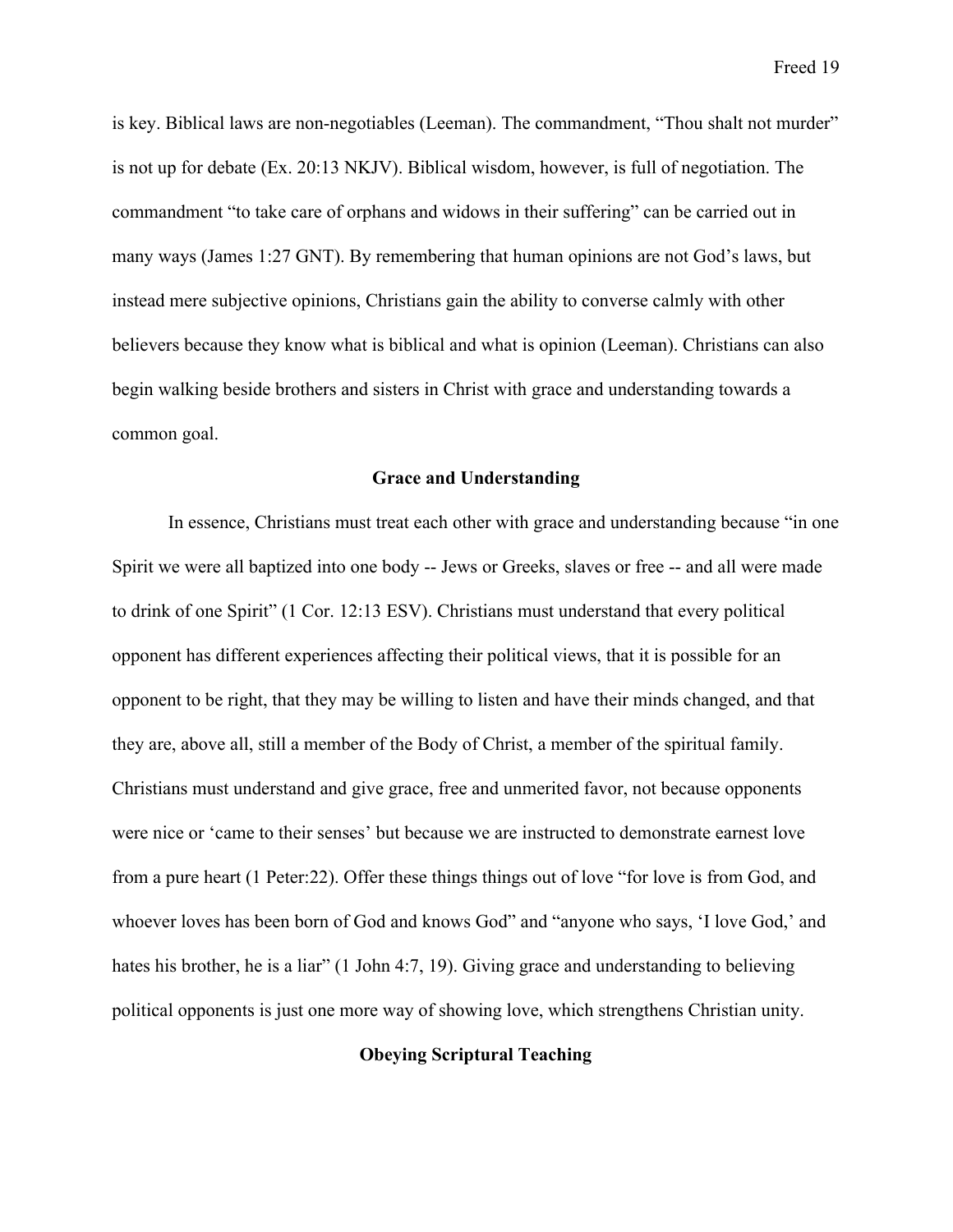Likewise, an important way to keep Christian unity is by following scripture. Scripture, the living word of God, is what ties Christians together. Every Christian should recognize scripture as his or her ultimate authority. Therefore, a Christian does not need to claim political authority over others. It is not commanded in scripture, nor is it necessary to "correct" other Christians on their views surrounding healthcare, welfare, or the current president. Does this mean no one has the *right* solution to political problems? Not necessarily. Some solutions are surely better than others, and Christians should freely and graciously debate those ideas. Human wisdom, however, does not equate with God's laws and no human has ultimate authority to present their opinions as such.

If, however, a Christian believes and teaches "things they ought not to teach," it is important to know that fellow believers have the authority to "rebuke them sharply, so that they will be sound in the faith" (Titus 1:11-12). If Christians are to maintain unity, there has to be union regarding the clear truths of the Bible. If a Christian teacher leads people away with false teaching, it is every Christian's obligation to step in and "rebuke them sharply," for they should know better (Titus 1:11). Fellow Christians with differing political ideals are not the enemy. As Rupertus Meldenius, a German Lutheran reformer of the early seventeenth century, writes, "In essentials unity, in non-essentials liberty, in all things charity" (Ross). Christians are brothers and sisters who share in the revelation of God's word. We should unite on the immovable foundation of scripture instead of the inconstancy of political parties.

If believers are to truly keep Christian unity, the purpose of which is to witness the glory of God, then brothers and sisters should avoid dimming lights with petty political quarrels (Piper). Are opinions about healthcare and welfare so important they must split the church? That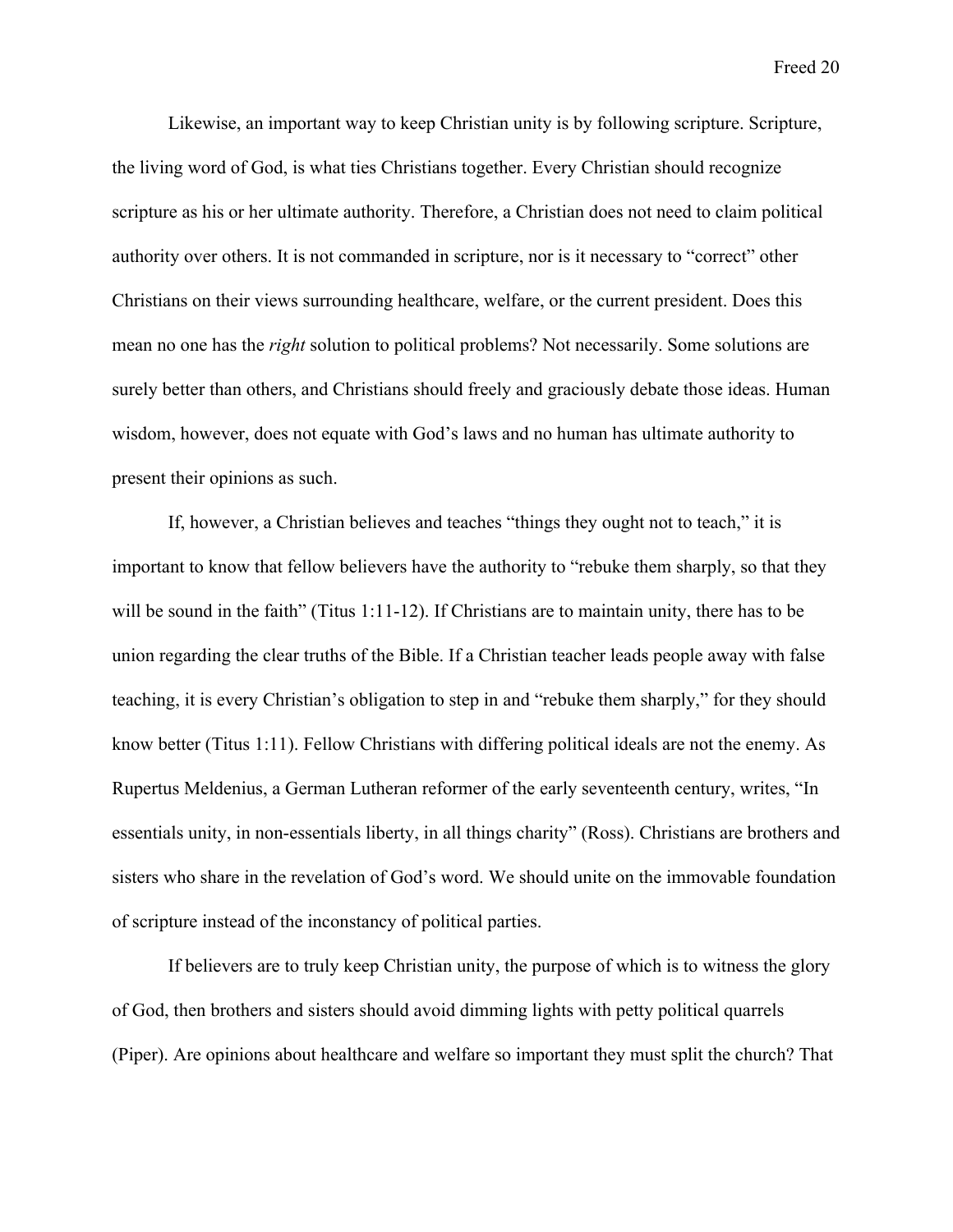is surely not the case, and it will never be the case if believers remember the difference between biblical law and their opinion, where ultimate authority comes from, and how to walk with grace and understanding alongside fellow Christians.

## **Conclusion**

Political division is wider than ever. The division is sadly evident in the church as Christians either run from politics to avoid strife or use politics to abuse their opponents. Instead, Christians should lovingly speak truth. By praying to God for wisdom and patience, showing respect to political opponents, and attempting to understand an opponent's views and motivations, Christians can begin speaking truth and walking in love (Leeman; Cosper). In a poisoned political atmosphere, it is important that we not only keep unity in the church, but also strive to be a light in the darkness, a city on a hill that exemplifies God's glory for all the world to see. Christians can do that by simply treating political opponents, not as enemies, but as creations of God who deserve respect and dignity. That will truly prove God's glory.

There are several Christian organizations, such as the Colorado Family Action Foundation, that are politically embroiled but work towards speaking respectfully to all political opponents. While Christians are not required to join such political organizations, we should all make conscious efforts to imitate Christ in our political discussions. This may include simply asking polite questions, having a political opponent over for dinner, purposefully creating spaces at work for free discourse, starting a small group that meets at local coffee shops to discuss politics. Anything that gets Christians out of their bubbles and into respectful dialogue is an opportunity worth taking.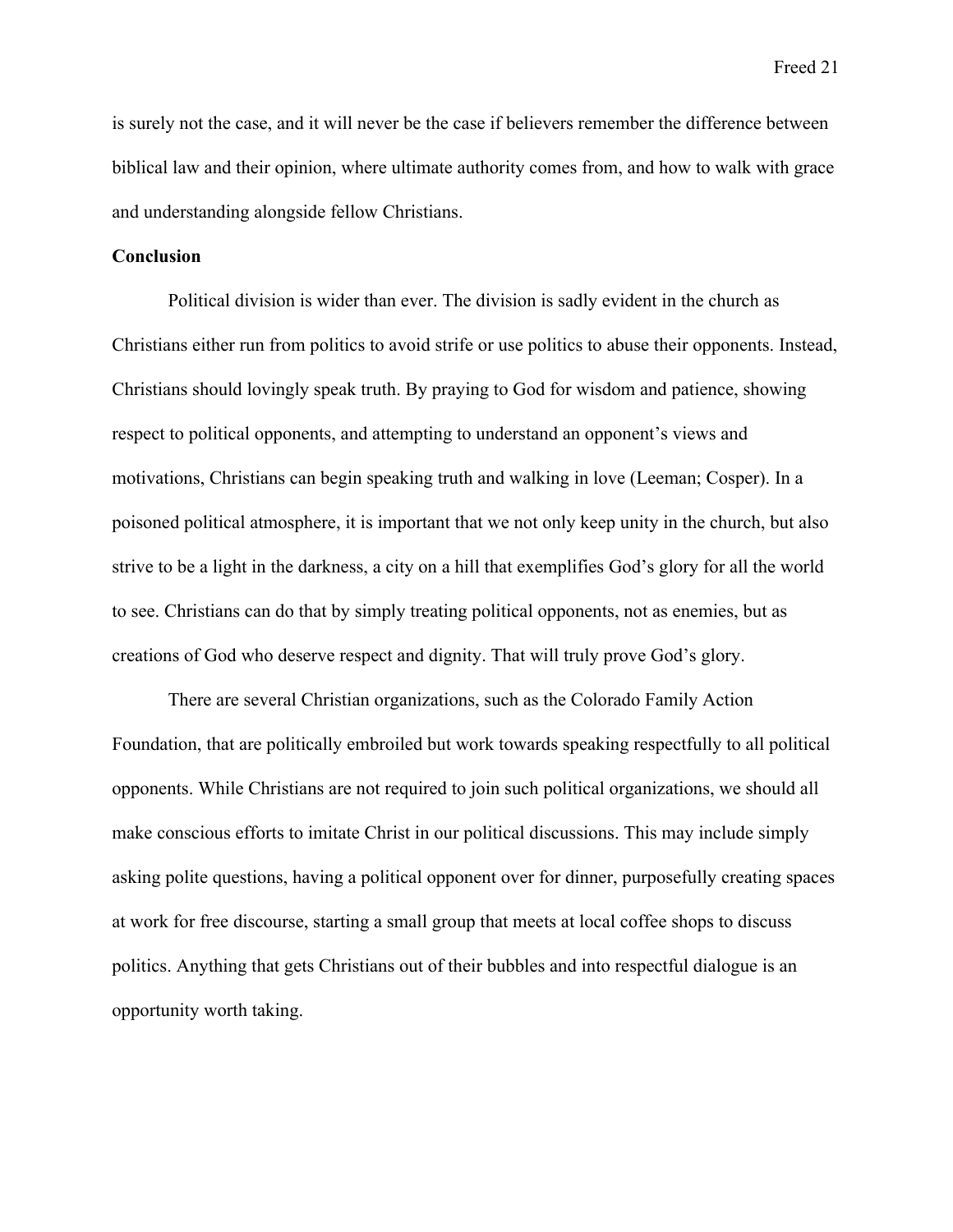Every Christian should strive to pray for opponents, respect opponents, understand opponents, and love opponents as Christ first loved us (1 John 4:19). In other words, we should "hope and pray our presence is filled with the aroma of Christ" so we can speak truth, show love, and witness to the world the glory of God (Cosper).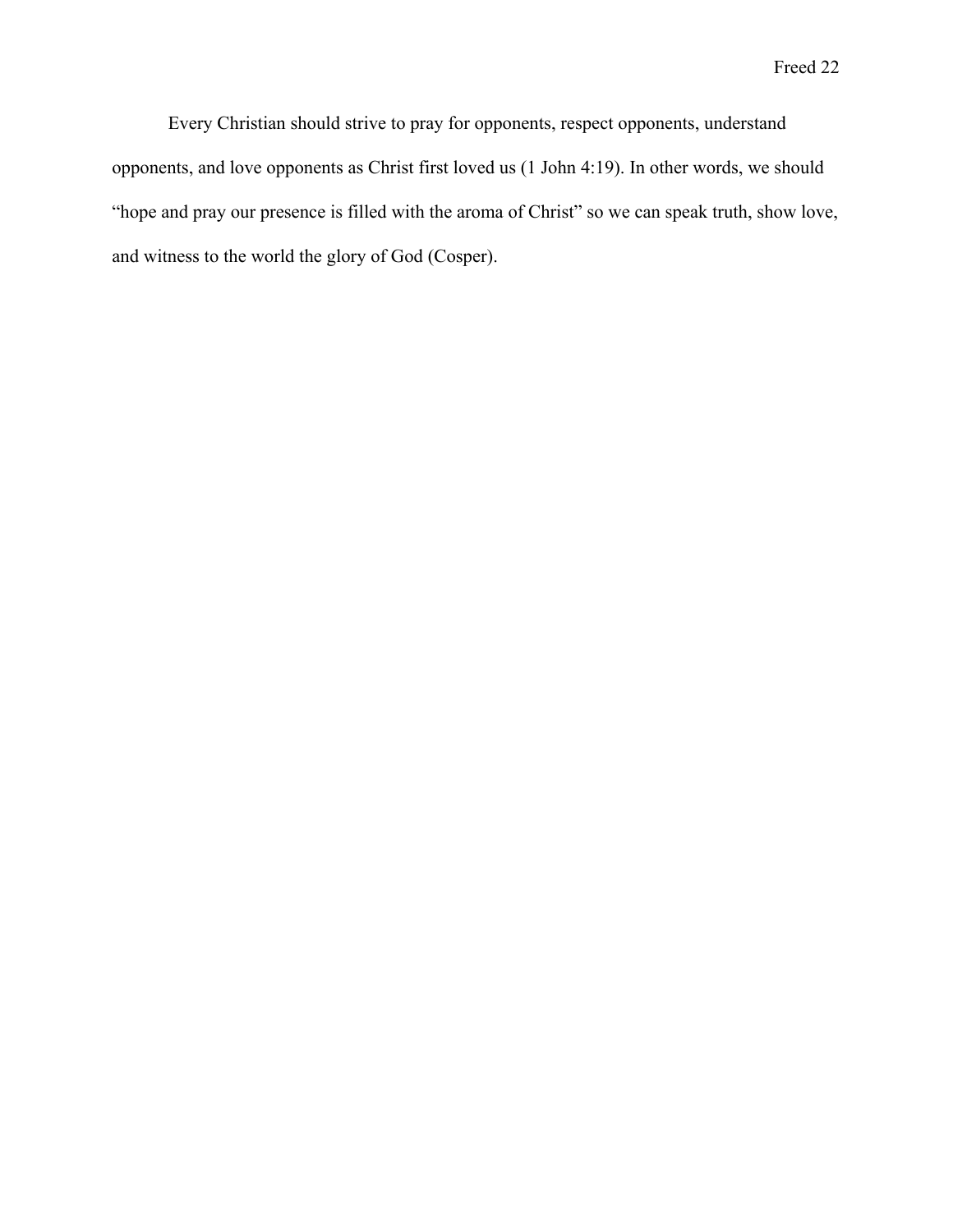### **Works Cited**

Carter, Joe. "Why We (Sometimes) Need Harsh Polemical Theology." *The Gospel Coalition*, 11 Aug. 2018. *The Gospel Coalition*,

www.thegospelcoalition.org/article/

why-we-sometimes-need-harsh-polemical-theology/. Accessed 16 Jan. 2019.

- Chandler, Matt, narrator. *Approaching Midterm Elections with Grace and Conviction*. Village Church Resources, 2018.
- Cosper, Mike. "The Esther Option." *The Esther Option*, 2018. *The Gospel Coalition*, Gospel Coalition, www.thegospelcoalition.org/article/ esther-option/. Accessed 27 Sept. 2018.
- Craig, Kris. "Americans with Political Differences Need to Stop Treating Each Other like the Enemy." *The Seattle Times* [Seattle], 6 Jan. 2017. *The Seattle Times*, www.seattletimes.com/opinion/ americans-with-political-differences-need-to-stop-treating-each-other-like-the-en

emy/. Accessed 29 Nov. 2018.

Dever, Mark. "Neither a Republican nor a Democratic Church." *9Marks*, 14 Nov. 2016. *9Marks*, www.9marks.org/article/

neither-a-republican-nor-a-democratic-church/. Accessed 7 Nov. 2018.

"Donald Trump Says Lack of Applause from Democrats Is Treasonous." *YouTube*, uploaded by Guardian News, 5 Feb. 2018, www.youtube.com/ watch?v=zjwPiE1wCU0. Accessed 22 Apr. 2019.

Graham, Billy. "Enemies of the Christian." *Faith Gateway*, HarperCollins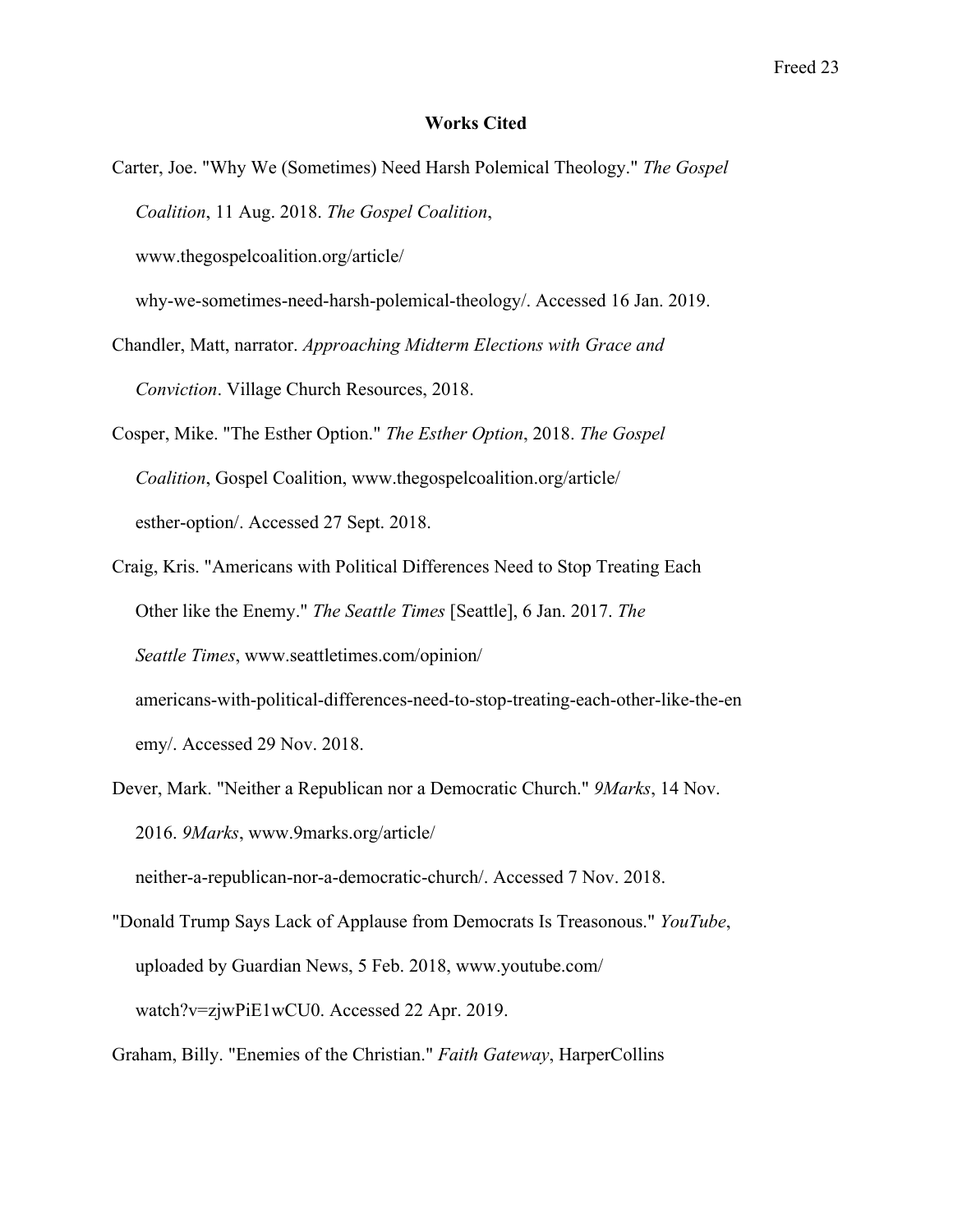Publishers, 21 Mar. 2017, www.faithgateway.com/enemies-of-the-christian/ #.XMyRHOhKjIU. Accessed 3 May 2019.

- Hains, Tim. "Maxine Waters: 'God Is on Our Side,' If You See a Member of Trump Cabinet, 'Push Back.'" *Real Clear*, RealClearHoldings, 25 June 2018, www.realclearpolitics.com/video/2018/06/25/ maxine waters god is on our side.html. Accessed 26 Feb. 2019.
- Hardee, Sarah. "Your 3 Enemies as a Christian." *Christ-Centered Mama*, edited by Sarah Hardee,
	- 10 May 2017, www.christcenteredmama.com/your-3-enemies-as-a-christian/. Accessed 23 Apr. 2019.
- Horrell, David G. "Corinth." *Biblical Odyssey*. *Bible Odyssey*, www.bibleodyssey.org/en/places/main-articles/corinth. Accessed 16 Jan. 2019.
- Hudson, David L. "Free Speech on Public College Campuses Overview." *Freedom Forum Institute*, Mar. 2018, www.freedomforuminstitute.org/ first-amendment-center/topics/freedom-of-speech-2/ free-speech-on-public-college-campuses-overview/. Accessed 22 Apr. 2019.
- "Introduction: In Exile at Babylon U. (Daniel 1)." *Theology of Work*, TOW Project, www.theologyofwork.org/old-testament/daniel/ introduction-in-exile-at-babylon-u.-daniel-1. Accessed 13 Feb. 2019.
- Jackson, Abby. "'Disinvitations' for College Speakers Are on the Rise Here's a List of People Turned Away This Year." *Business Insider*, 28 July 2016.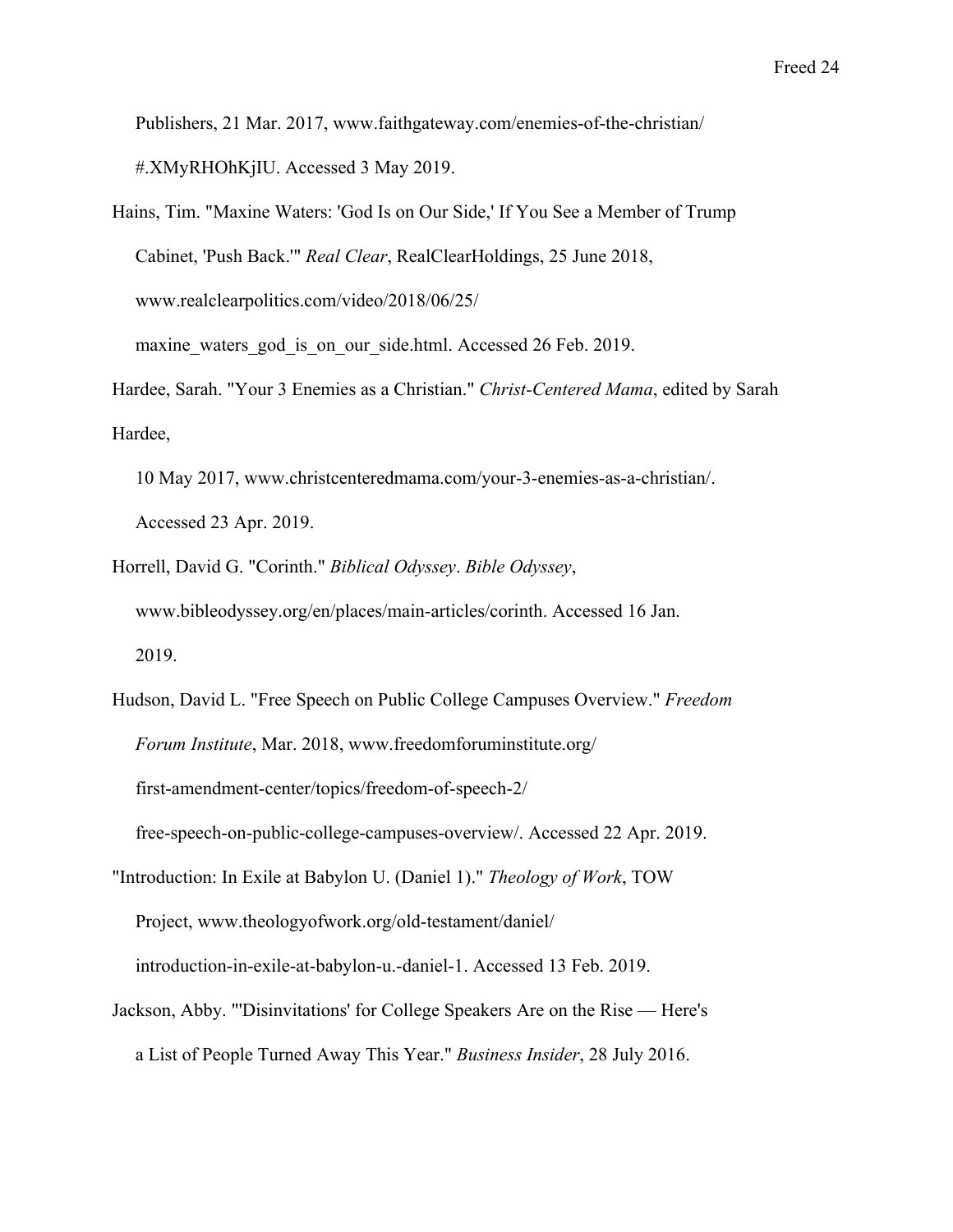*Business Insider*, www.businessinsider.com/

list-of-disinvited-speakers-at-colleges-2016-7. Accessed 26 Feb. 2019.

- Jones, Douglas M. "Ineffective Words." *A Rhetoric of Love*, Volume 1 ed., Lancaster, Varitas Press, 2018, pp. 58-60.
- Keller, Timothy. "How Do Christians Fit into the Two-Party System? They Don't." *The New York Times*, 29 Sept. 2018. *The New York Times*, www.nytimes.com/ 2018/09/29/opinion/sunday/christians-politics-belief.html. Accessed 11 Oct. 2018.
- Leeman, Jonathan. "16 Ways to Promote Unity amid Political Disagreement." *The Gospel Coalition*, 2017. *The Gospel Coalition*, www.thegospelcoalition.org/ article/16-ways-to-promote-unity-amid-political-disagreement/. Accessed 10 Oct. 2018.
- *The Partisan Divide on Political Values Grows Even Wider*. 5 Oct. 2017. *Pew Research Center*, www.people-press.org/2017/10/05/

 2-government-regulation-and-the-social-safety-net/. Accessed 26 Sept. 2018. "Pastor John MacArthur." *Sunday Special*, episode 29, Daily Wire, 2 Dec. 2018, www.youtube.com/watch?v=ak-Rv08N\_1Q&t=617s. Accessed 25 Feb. 2019.

---, compiler. *Public Opinion on Abortion*. Pew Research Center, 15 Oct. 2018.

*Pew Research Center*, www.pewforum.org/fact-sheet/

public-opinion-on-abortion/. Accessed 26 Feb. 2019.

Piper, John. "What Is Christian Unity?" *Desiring God*, 2 June 2015. *Desiring God*, www.desiringgod.org/articles/what-is-christian-unity. Accessed 5 Feb. 2019.